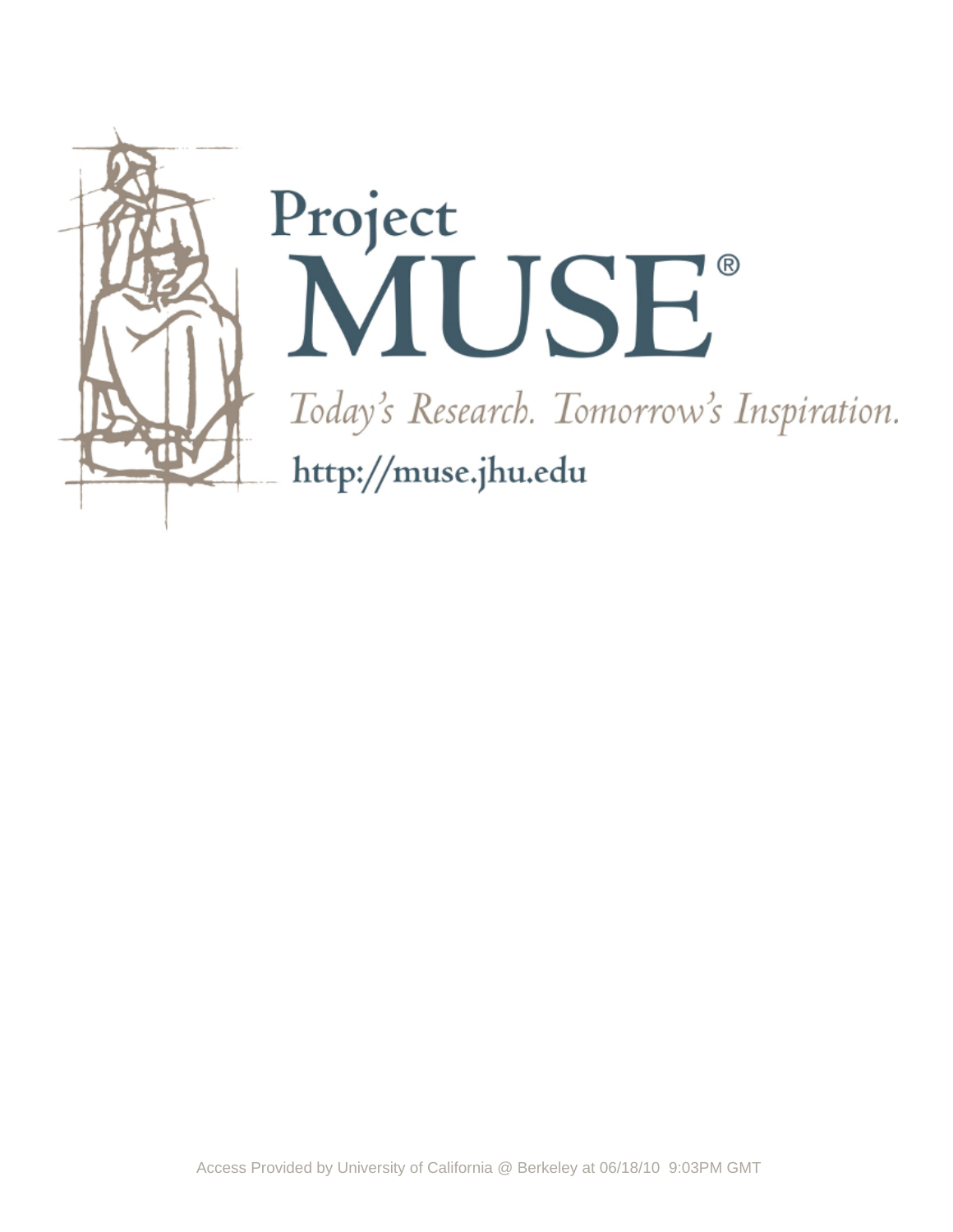# **THE SCANDAL OF SOPHISM**

# On the Epistemological Seriousness of Relativism

*Daniel Boyarin*

As its subtitle indicates, my essay concerns the epistemological seriousness of relativism, a mode of thought whose seriousness is often—much too often—in question. To begin, I would like to quote a statement of received opinion about Plato's dialogue *Gorgias*. In an essay purporting to advise students on how to get the most out of college, the conservative pundit David Brooks wrote recently:

Read Plato's "Gorgias." As Robert George of Princeton observes, "The explicit point of the dialogue is to demonstrate the superiority of philosophy (the quest for wisdom and truth) to rhetoric (the art of persuasion in the cause of victory). At a deeper level, it teaches that the worldly honors that one may win by being a good speaker . . . can all too easily erode one's devotion to truth—a devotion that is critical to our integrity as persons. So rhetorical skills are dangerous, potentially soul-imperiling gifts." Explains everything you need to know about politics and punditry.1

Despite a century of research findings and explication to the contrary (since Nietzsche!), this way of thinking about the place of Gorgias (and of Sophism

1. David Brooks, "Harvard-Bound? Chin Up." *New York Times*, March 2, 2006.

> *Common Knowledge* 13:2-3 DOI 10.1215/0961754X-2007-009 © 2007 by Duke University Press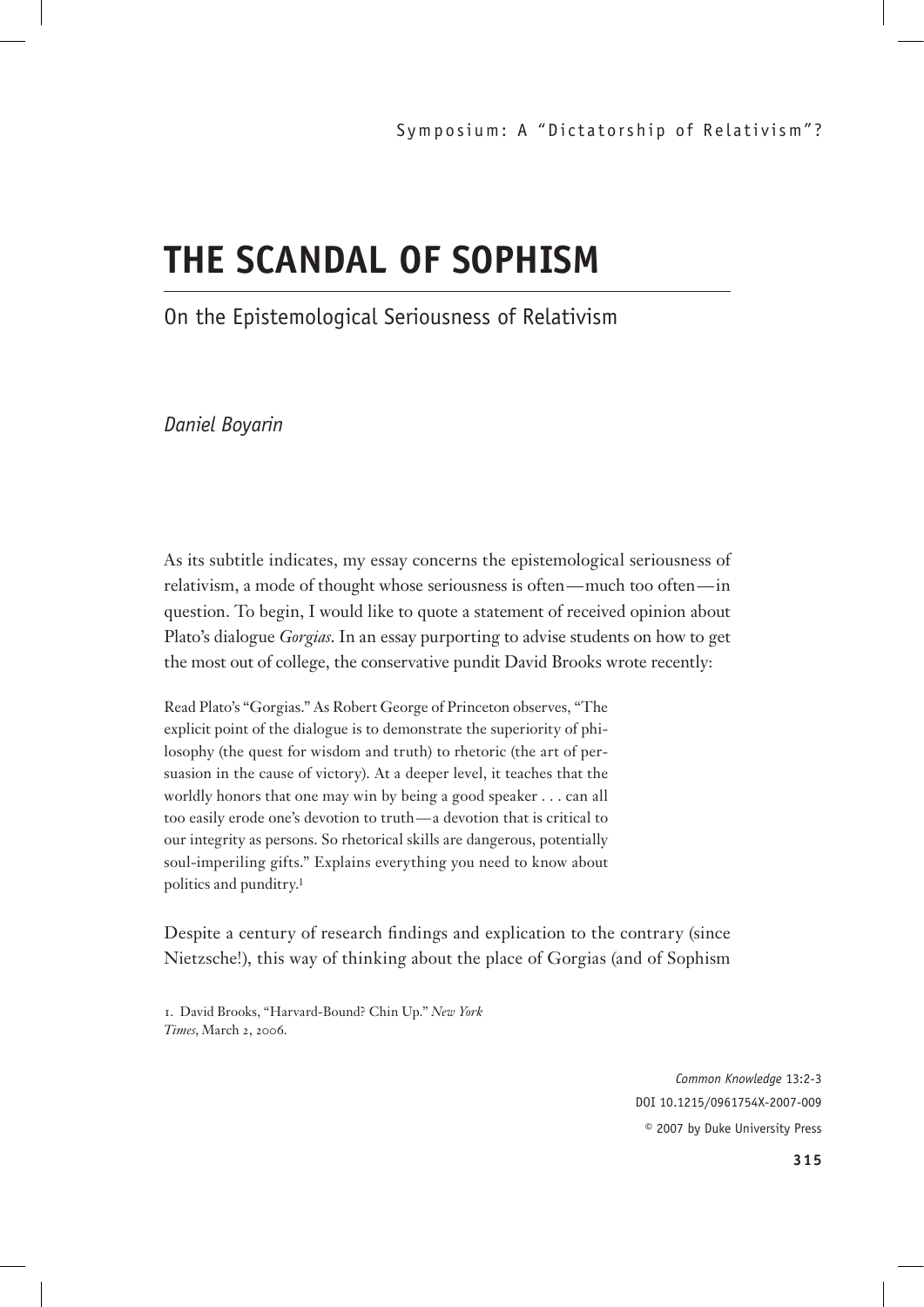generally) in our culture is still dominant.2 Accepting the caricature drawn by Plato, George and Brooks seem only able to understand Gorgias as a charlatan who was cynically aware that what he taught was nothing but a means to achieve victory in debate, without regard for truth (and in service of the adept's own power and pleasure).

It is this same genre of Platonism, it seems to me, that motivated Cardinal Ratzinger to summarily dismiss relativism as intellectually contemptible and morally dangerous. The closest he comes, in his preelection homily, to discussing relativism with respect to intellectual life is his characterization of it as a lack of intellectual integrity. Rather than a set of arguments or a kind of theory or even a stance, relativism is for him evidence of a character flaw, or else the flaw itself. "Relativism, that is" (he begins his definition), "letting oneself be 'tossed here and there, carried about by every wind of doctrine'" is not itself a doctrine, but only an indecisiveness or lack of will in a world where doctrines are copious and fast proliferating. It is a remarkable thing to find a scholar of Joseph Ratzinger's learning and status presenting a philosophical position in competition with his own as having no goal but to satisfy "one's own ego and desires." And it is not as if a commitment to "recognizing something as definitive," which he valorizes, could have nothing at all to do with ego or desires. The cardinal's homily caricatures—even (I hope it is not too disrespectful to say) slanders—its intellectual opponents, but in this mode of critique, it is following a distinguished precedent: Plato's. The practice of slandering adversaries as seekers after egocentric pleasure and power is a key technique of Plato's dialogues, notably the *Gorgias*.

The same precedents that motivated Cardinal Ratzinger motivate other contemporary epigones of Plato, for instance George and Brooks. The problem is endemic even to the most respectable academic philosophy. Although stated in a more sophisticated manner, the view of the French philosopher Alain Badiou is not much more nuanced than Ratzinger's in its understanding of the place of rhetoric: "Philosophy today, caught in its historicist malaise, is very weak in the face of modern sophists. Most often, it even considers the great sophists—for there are great sophists—as great philosophers. Exactly as if we were to consider that the great philosophers of Antiquity were not Plato and Aristotle, but Gorgias and Protagoras."3 Badiou's phrase "historicist malaise" is shorthand for his view that truth is unchanging from age to age, that what was true in Aristotle's time is true in our own, that if Aristotle said things that are false, from our present perspective, that is because he was wrong, then as now; we know better now what

2. For a good summary of what we know about Gorgias, see Scott Porter Consigny, *Gorgias: Sophist and Artist* (Columbia: University of South Carolina Press, 2001).

3. Alain Badiou, "The (Re)Turn of Philosophy Itself" in *Manifesto for Philosophy Followed by Two Essays: "The (Re)Turn of Philosophy Itself" and "Definition of Philosophy*," ed. and trans. Norman Madarasz (Albany: State University of New York Press, 1999), 116.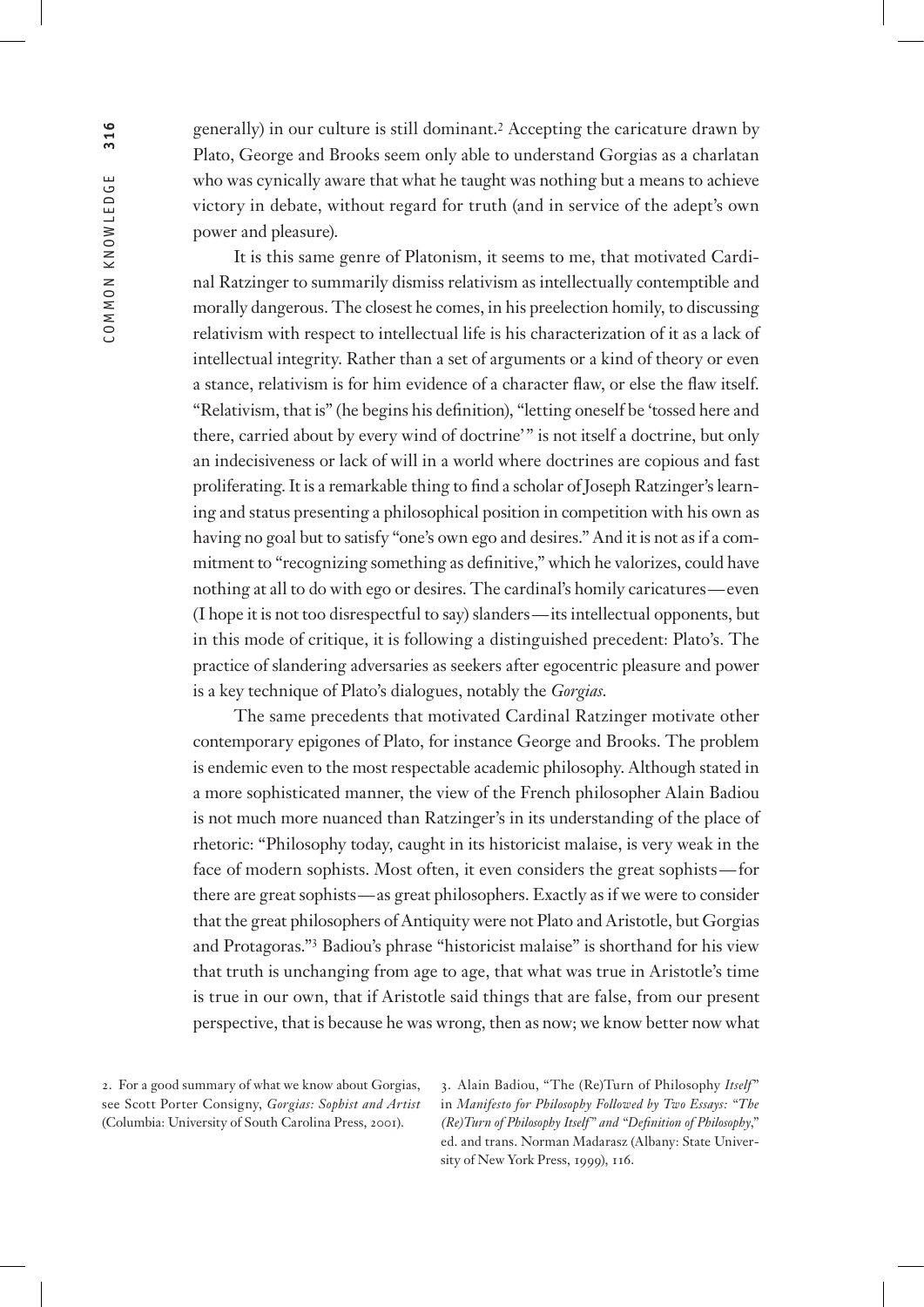is true than he did. Ratzinger's outlook, as expressed in his homily, is the same, except that for him it is because of revelation and church teaching or tradition that we now know more than even the greatest Greek rationalists knew. But on the general point, an atheistic Platonist like Badiou can find himself in full agreement with a Christian Platonist like Ratzinger. In the circumstance, we may well wonder whether there is not something that the likes of Gorgias and Protagoras, so slandered by Plato and centuries of Platonists, have to teach us today. The Greek Sophists may well offer us an alternative to the Hobson's Choice (or Hobbesian choice) between an absolutism that hears no voice but its own and a hedonistic, egotistical "dictatorship of relativism."

Among other contemporary thinkers who buy wholesale Plato's slander of the Sophists is, importantly, Emmanuel Levinas. As Susan Shapiro writes of him:

Levinas's early writings elucidate the deceptiveness of rhetoric through comments on Plato's *Gorgias*, *Phaedrus*, and *Republic*. In this view, rhetoric is considered an illusory and shadowy knack with speech that imitates, haunts, and would supplant being or truth. As such, it is the other of philosophy residing within it as its double. The task of philosophy might be understood as the critique of rhetoric and its separation from properly philosophical discourse. This splitting between rhetoric and philosophy is certainly a familiar gesture and citing Plato as the locus classicus for this opposition is also common.4

Levinas indeed takes the most classically Platonistic of approaches to philosophy—and to rhetoric and Sophism, philosophy's "others." In his book *Totality and Infinity*, Levinas argues:

Our pedagogical or psychagogical discourse is rhetoric, taking the position of him who approaches his neighbor with ruse. And this is why the art of the sophist is a theme with reference to which the true conversation concerning truth, or philosophical discourse, is defined. Rhetoric, absent from no discourse, and which philosophical discourse seeks to overcome, resists discourse. . . . But the specific nature of rhetoric (of propaganda, flattery, diplomacy, etc.) consists in corrupting this freedom. It is for this that it is preeminently violence, that is, injustice. . . . And in this sense justice coincides with the overcoming of rhetoric.<sup>5</sup>

4. Susan E. Shapiro, "Rhetoric, Ideology, and Idolatry in the Writings of Emmanuel Levinas," in *Rhetorical Invention and Religious Inquiry: New Perspectives*, ed. Walter Jost and Wendy Olmsted (New Haven, CT: Yale University Press, 2000), 254–78; here at 254.

5. Emmanuel Levinas, *Totality and Infinity: An Essay on Exteriority*, trans. Alphonso Lingis (Pittsburgh, PA: Duquesne University Press, 1969), 72–74. It needs to be

said, however, of both Badiou and Levinas (and perhaps Cardinal Ratzinger as well) that these crude caricatures of rhetoric and Sophism hardly encompass all their views on the subject. See, in particular, Emmanuel Levinas, "Peace and Proximity," in *Emmanuel Levinas: Basic Philosophical Writings*, ed. Adriaan T. Peperzak, Simon Critchley, and Robert Bernasconi (Bloomington: Indiana University Press, 1996), 161–69.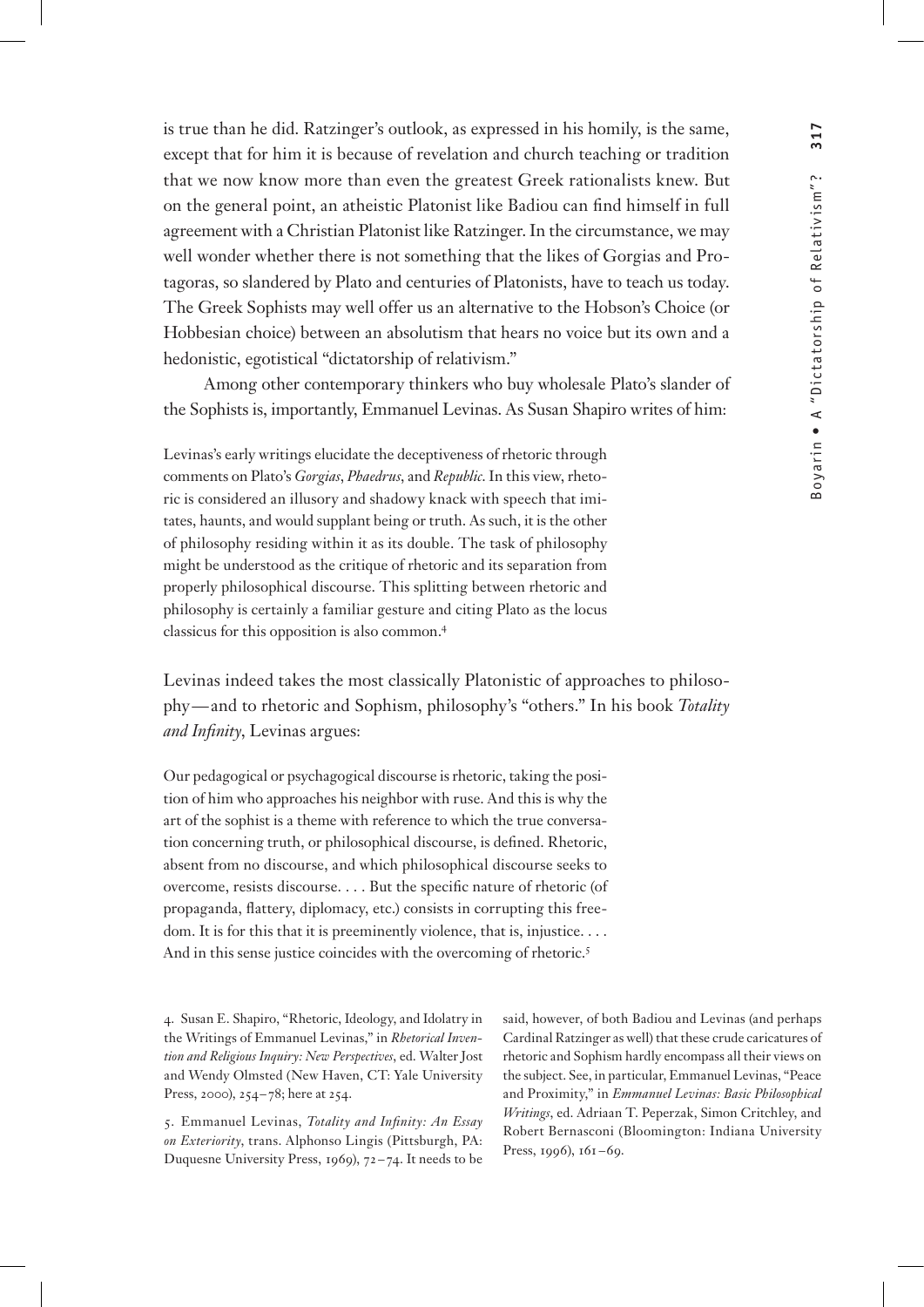This tradition of understanding Sophism, which might be said to begin as early as Parmenides, holds that only a justice that knows its own truth absolutely (and brooks not a moment of doubt) is qualified for the name "justice." We might consider as in the same tradition the claim made by Cardinal Ratzinger (and many others) that only religious knowledge that knows its own truth absolutely (and brooks no doubt) can count as religious knowledge or as a basis for religious commitment.6 These parallel notions, I think, underlie some of our most intractable ethico-political dilemmas. We seem to feel that, in this context, there are only two possibilities open to us: (1) the determined imposition of the will of one passionate group, when in power, on all others, or (2) the retreat of all into a society of indifferent subgroups, each of which claims its own version of truth, incommensurable with the others. The dangers of the former possibility are palpable, while the latter seems to involve an evacuation of both meaning and meaningfulness. A pallid live-and-let-live form of life (as offered by most versions of liberal religion and, more generally, liberal pluralism) can ultimately offer no contest to a form of life based on certainty about truths known to be absolute. Exploring an alternative epistemological position might help us to recover a sense that liberal pluralism is, first, not the effect of a lack of commitment to values, and second, not doomed to be overrun by polities more absolutely committed to their own beliefs.

Reversing Levinas, then, I would like, though with some hesitations, to suggest that justice may coincide with the *overcoming of philosophy*—or, at least, a particular notion of philosophy—and with a reinhabitation of the uncertainties of relativism, Sophism, and rhetoric.<sup>7</sup> Rhetoric is not merely a *techne* (a verbal skill, as Plato claimed) but an epistemology. Sophists such as Gorgias and Protagoras were intellectuals championing a humane and human-centered worldview, according to which the access to knowledge was equally open (or equally closed) to all. The Sophists' goal was not the discovery of objective truth (even were there such a thing), but the maintenance of discussion among differing voices about open questions important to their culture at large.

6. This position is, interestingly, that of both many proponents and many opponents of religion.

7. I claim no originality in making this claim. Many others, notably in the pragmatist tradition, have been working along these lines for some time. My contribution, if I have one, is a particular way of reading the Sophists in the context of this discussion. See, for instance, Henry S. Levinson, *Santayana, Pragmatism, and the Spiritual Life* (Chapel Hill: University of North Carolina Press, 1992), a marvelous book brought to my attention by Sheila Davaney. In a

justly celebrated essay, Richard Bett has called into question the characterization of the Sophists as relativists, a characterization that has been held by the vast majority of scholars until now. Bett's contention, though, is premised on his further claim that Protagoras's "the human is the measure" fragment underlies all understanding of the Sophists as relativists. My reading of the relevant texts is quite different from that of Bett and perhaps, therefore, a contribution to the debate. See Richard Bett, "The Sophists and Relativism," *Phronesis* 34.2 (1989): 139–69.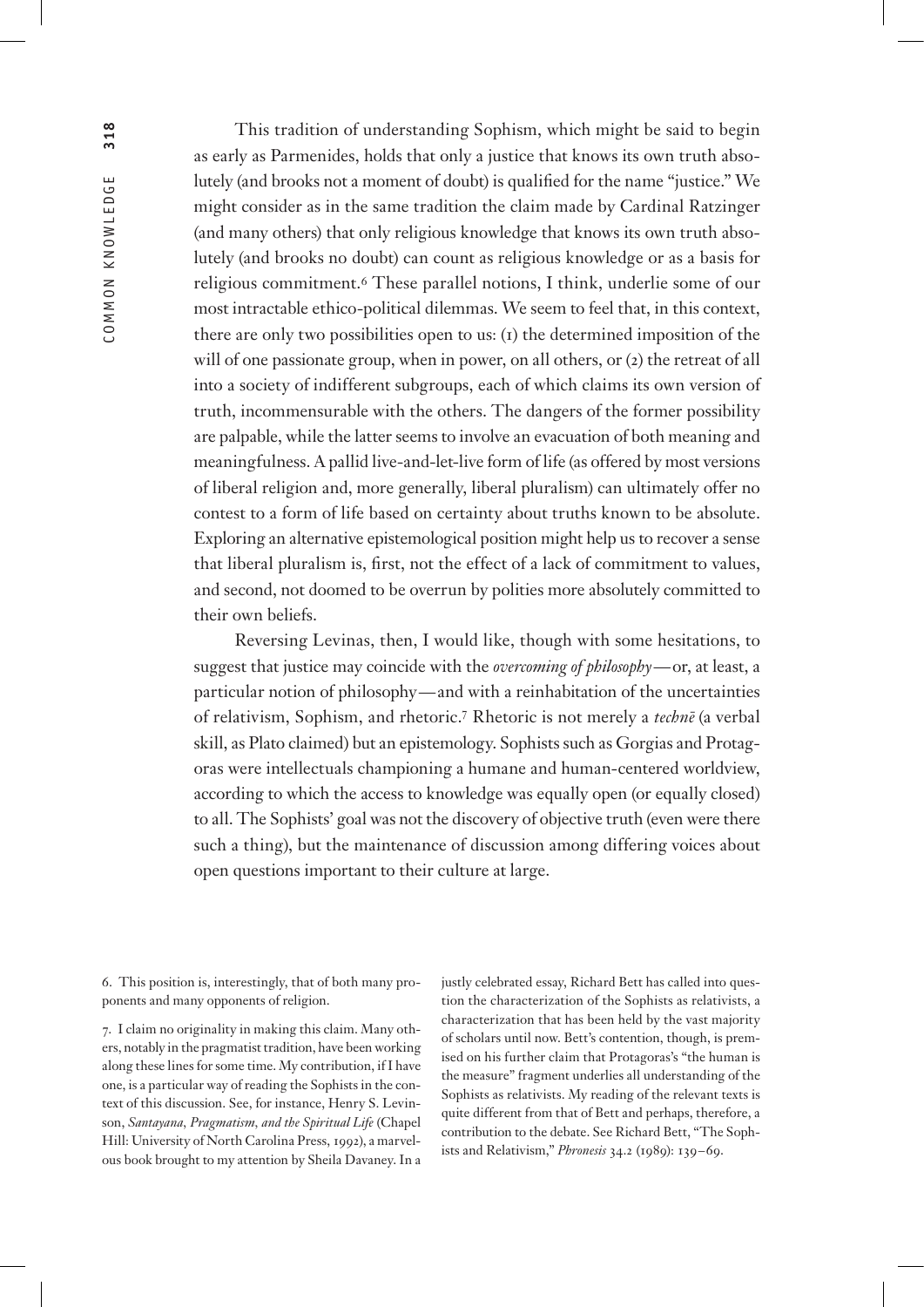## **Gorgias vs. Parmenides**

Among the most important "pre-Socratics" were Parmenides and Gorgias, though the classification is a misnomer (and not only because the term ought to be "pre-Platonics"). The former is taken generally to be one of the fathers of philosophy, if not *the* father; while the latter is claimed as the progenitor of rhetoric and Sophism.8 Neither, of course, would have recognized these terms or understood the contrast that we make between them.

What is meant in saying that Parmenides was already a philosopher is that, in the extant fragments of his work, he appears to make a distinction between that which is true or real (*aletheis*) and our perceptions or received opinions (*doxa*). He further claims, as Plato will do, that while *aletheis* persuades us automatically (as it were) to believe what is right, *doxa* virtually forces us to believe things that are wrong. That Parmenides makes this distinction between persuasion and compulsion is clear. As Mi-Kyoung Lee puts it:

In his poem, Parmenides lays claim to a kind of knowledge not attained by ordinary mortals, the way to which is revealed to him by a goddess who presents him with a choice between the way of persuasion and the way of δoξα or ordinary human opinion (DK 28 B1.28–30, B.2 4–8); the latter she says is deceptive and should be avoided. Parmenides' special twist on the theme is that truth must be attained by the active use of reason.9

In other words, Parmenides was perhaps the first to promulgate the notion of *rational compulsion* and to argue that it in effect it is not compulsion at all (in the way that rhetoric is), but rather persuasion.

Parmenides's little work *On Nature* is divided into two parts. The first discusses the world of "truth" or "reality," the realm of *logos*, while the second concerns itself with the world of illusion or *kosmos*, which is the realm of the senses and of the erroneous opinions that human beings found upon them:

The one: that it is and it is impossible for it not to be. This is the path of persuasion, for it accompanies Objective Truth [*aletheia*]. The other [*doxa*]: that it is not and it necessarily must not be. That, I point out to you, is a path wholly unthinkable, for neither could you know what-isnot (for that is impossible), nor could you point it out.

8. According to other doxological traditions, it was Empedocles, the supposed teacher of Gorgias, who "invented" rhetoric. Richard Bett, ed., *Sextus Empiricus: Against the Logicians* (Cambridge: Cambridge University Press, 2005), 4; Sextus, *Against the Logicians* I.6.

9. Mi-Kyoung Lee, *Epistemology After Protagoras: Responses to Relativism in Plato, Aristotle, and Democritus* (Oxford: Clarendon, 2005), 39.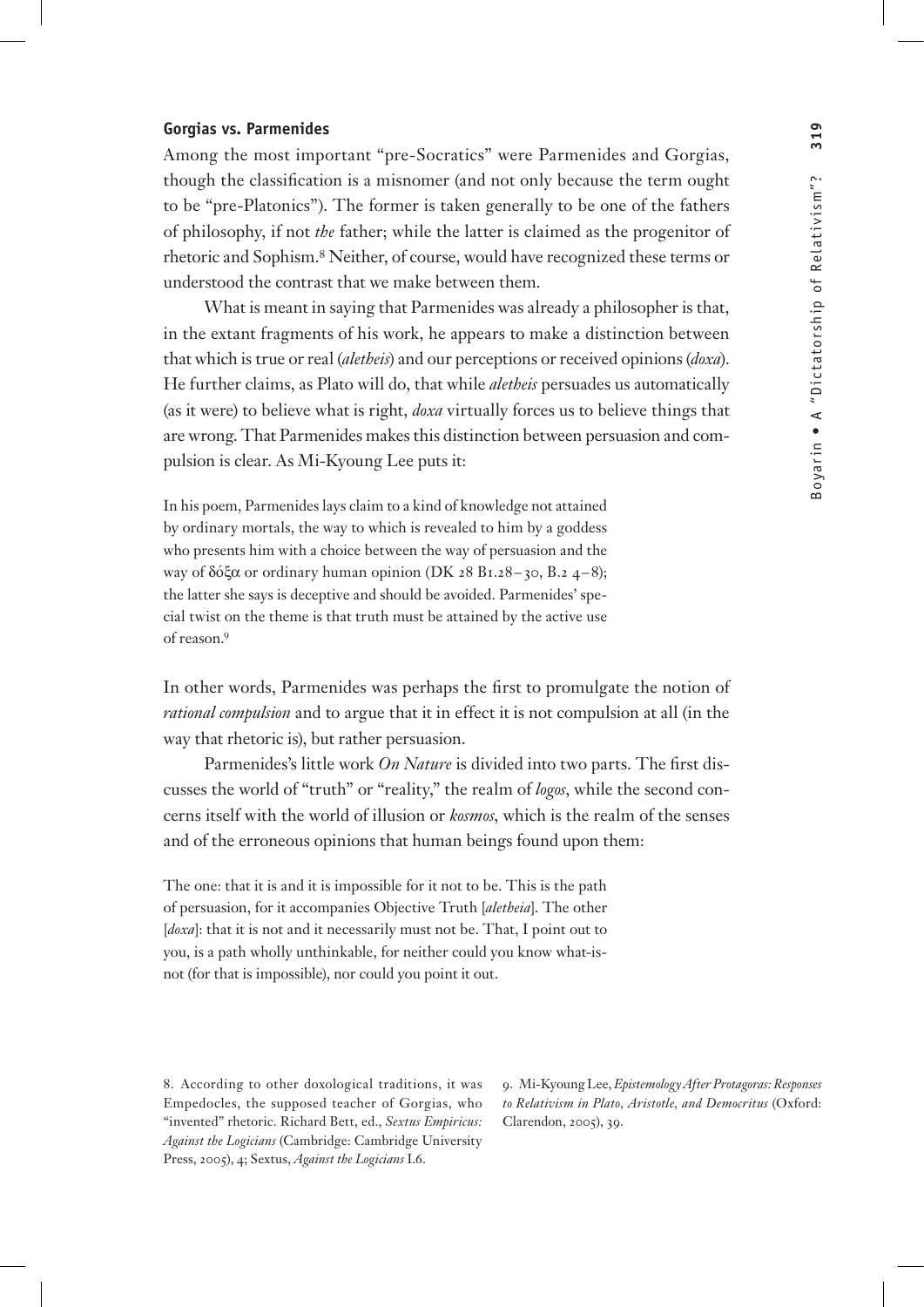The foundation for philosophy, as it would be understood and practiced by Plato, is expressed by Parmenides in this way:

The same thing is there for thinking of and for being. . . . It is the same thing, to think of something and to think that it *is*, since you will never find thought without what-is [Being], to which it refers, and on which it depends.

There should be a perfect correspondence, it would seem, between rational thought and the real, objective structure of Being—of the "what-is" we call the universe.

The goddess (Athena) who speaks to Parmenides recognizes that a rational argument establishing what is true or real ought to persuade anyone simply and completely but does not always do so (and perhaps, she adds, truth does not persuade very often, or even ever). She distinguishes between *logos* and *kosmos* in order to contrast the exclusively logical, rational character of truth (*logos*) as against the *kosmos* of the words expressing it. The Greek *kosmos* means that which is ordered or harmonious and, by extension, anything that is adorned (compare our word *cosmetics*). The goddess says:

Here I stop my trustworthy speech [*logos*] to you and [my] thought about Objective Truth. From here on, learn the subjective beliefs of mortals; listen to the deceptive ordering of my words [*kosmos*].

Robert Wardy comments aptly on this passage that, "just as a painted face deceives the onlooker, so the goddess's phrase suggests the disturbing possibility that a *kosmos* of words . . . might mislead precisely in that these words wear an attractive appearance of superficial order masking essential incoherence."10

The goddess goes on, then, to describe such a *kosmos*, and what she describes is a construction that would have been familiar to anyone who knew the "orthodox" philosophical positions held by Parmenides's contemporaries. The construction is, in Athena's words, "stunningly complex and complete" but nevertheless a fabrication, a *kosmos* of mere words, as any account of the world (other than the goddess's own *logos*) must be. The reasons, according to the goddess, for uttering such falsehoods, for constructing such a *kosmos*, is "so that no one will outstrip you in judgment, so that no mortal belief will outdo you." Now a contradiction in Athena's (which is to say, Parmenides's) position becomes apparent. On the one hand, she speaks of an absolute truth that everyone would immediately recognize as such when its *logos* is laid out by rational argument; but, on the other hand, she seems to speak of an equally persuasive falsehood that persuades by the same means in the

10. Robert Wardy, *The Birth of Rhetoric: Gorgias, Plato, and Their Successors* (New York: Routledge, 1996), 13.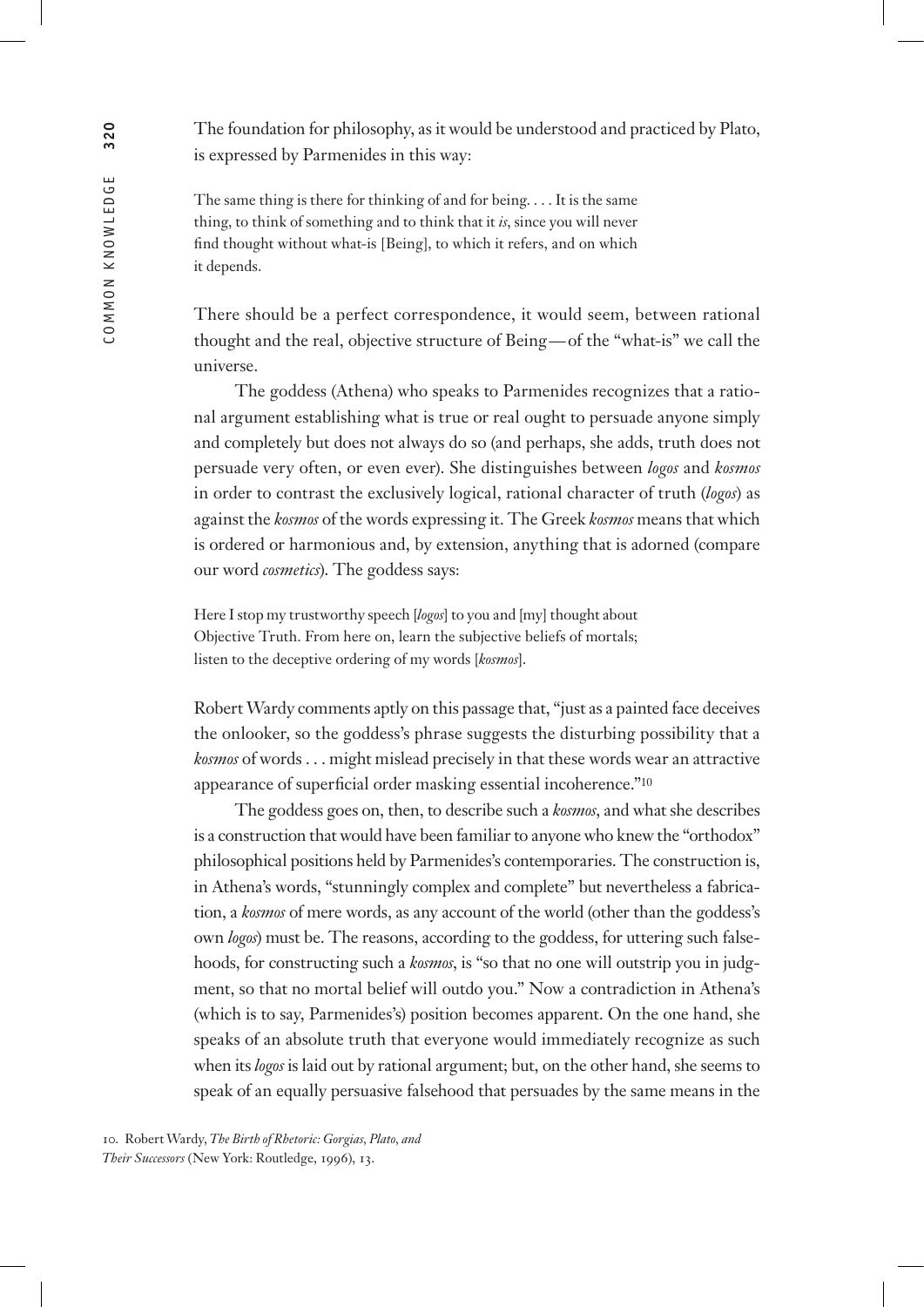absence of a criterion to tell the difference. While Parmenides is insisting that the power of *logos* as truth is so transparent that it needs no force, no authority, to make it so, he puts this argument into the mouth of a goddess—the goddess of wisdom, no less—thereby belying his claim. Moreover, truth/reality is defined as that which is persuasive, but the *kosmos*, being deceptive, is also likely to persuade; and no criterion has been offered for telling the difference between one persuasive argument and another. Parmenides found a worthy opponent in Gorgias, who, perceiving this contradiction, chose to live within it rather than seek an escape.

#### **On Nature; or, What Is Not**

Gorgias's title, *On What Is Not; or On Nature*, is parodic of Parmenides's title.11 (Douglas MacDowell cleverly suggests a modern analogue in the form of a text entitled *Thirteenth Night; or, What You Won't*.)<sup>12</sup> Nature was generally thought of as that-which-is. Indeed, Parmenides's pupil Melissus wrote a book called *On Nature; or On What Is*. Gorgias sets out, it seems, to overturn Parmenides on the grounds of something we might call common sense. Gorgias's tenets in this text are traditionally described as threefold. Here is Sextus Empiricus's summary:

Gorgias of Leontini belonged to the same troop as those who did away with the criterion, but not by way of the same approach as Protagoras. For in the work entitled *On What Is Not* or *On Nature* he sets up three main points one after the other: first, that there is nothing; second, that even if there is [something], it is not apprehensible by a human being; third, that even if it is apprehensible, it is still not expressible or explainable to the next person.13

The interpretation of these sentences has been much contested, and many have described them as nonsense and "sophistry."14 Richard Enos, the historian

11. For the Greek texts of Gorgias and Protagoras, I cite Hermann Diels and Walther Kranz, *Die Fragmente der Vorsokratiker, Griechisch und Deutsch* (Zurich: Weidmann, 1966). For translation, I am citing the excellent work of Michael Gagarin, and Paul Woodruff, *Early Greek Political Thought from Homer to the Sophists*, ed. and trans. Gagarin (Cambridge: Cambridge University Press, 1995), having closely consulted as well with Hermann Diels and Rosamond Kent Sprague, *The Older Sophists*, ed. Sprague (Columbia: University of South Carolina Press, 1972); and for Gorgias's *Encomium of Helen*, the edition of Douglas M. MacDowell (Bristol: Bristol Classical Press, 1982). Finally, for Sextus Empiricus, I cite *Against the Logicians*, ed. and trans. Richard Bett.

12. Gorgias, *Encomium of Helen*, 11.

13. Sextus, *Against the Logicians*, 15. There are many problems with the text of the testimonia to this work, which is known from two ancient sources: *Against the Logicians* of Sextus Empiricus, as cited here, and from (pseudo-) Aristotle's *Melissus, Xenophanes, and Gorgias* 979a11–980b21. For the general interpretation advanced here, these textual issues are not directly relevant.

14. Sextus, *Against the Logicians*, 15 n. 35. They have been taken as nonsense or "sophistry" by most historians of philosophy (such as E. R. Dodds, ed. and trans., *Gorgias: A Revised Text* [1959; Oxford: Clarendon, 2004], 7–8) until quite recently.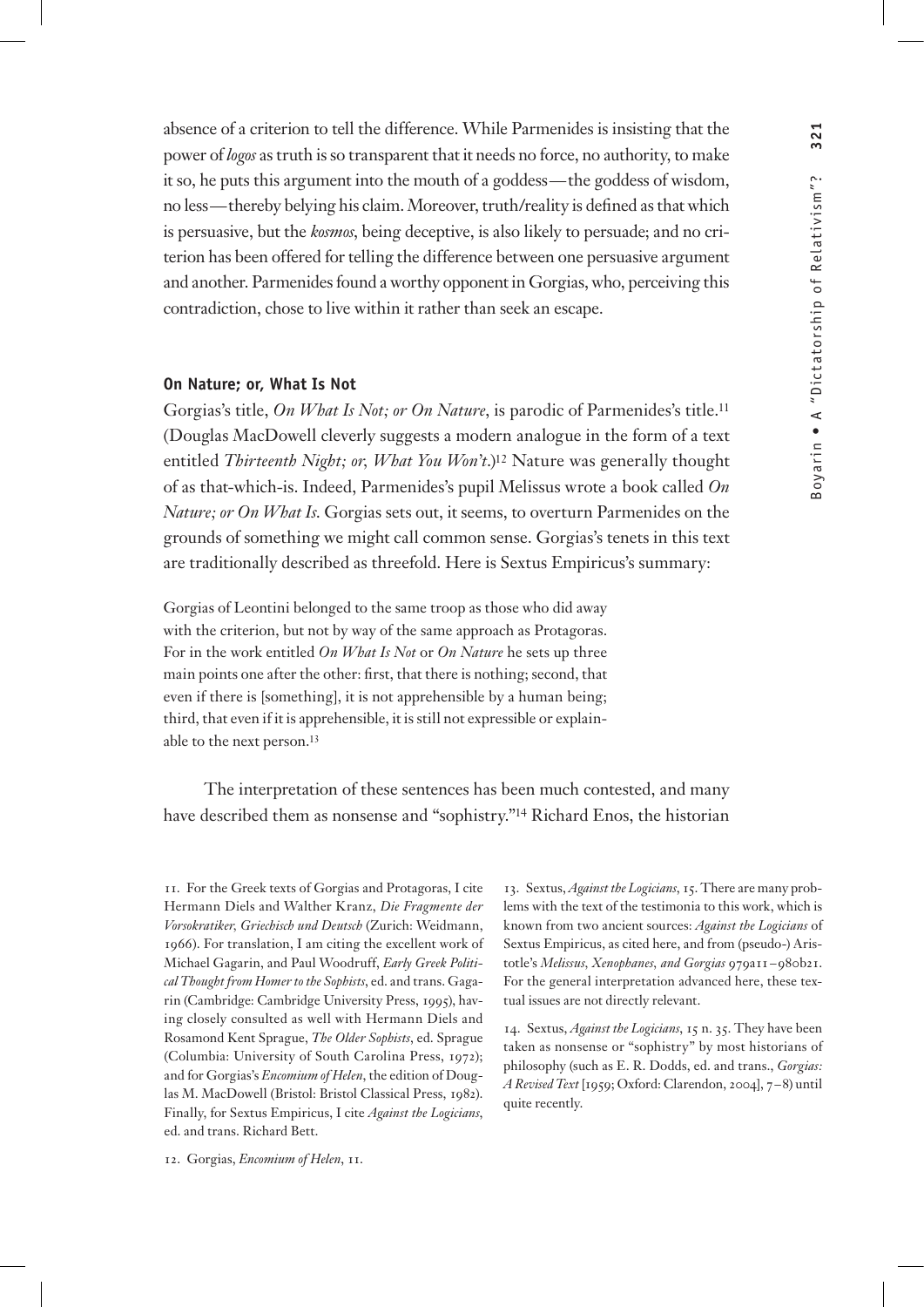of rhetoric, has offered an interpretation that renders them coherent and compelling. It would seem, at first glance, that Gorgias is denying the existence of the empirical, physical world; not only would this be an absurd position, however, it would contradict everything else we know about Gorgias's thought. According to Enos's account, Gorgias is asserting, rather, that there is nothing but the physical world. What he is denying is existents in the philosophical (Parmenidean) sense—essences, ideas, or forms. Gorgias claims that no essences exist but only the physical reality that we see and touch:

Platonic notions of ontological "essences" . . . were absurdities to Gorgias. He viewed humans as functioning in an ever changing world and manufacturing ideas that lose their "existence" the instant they pass from the mind of the thinker. Accordingly, ideals attain existence only through the extrapolations of the mind and are dependent upon the referential perceptions of their creator. As such, they cannot exist without a manufactured antithesis or anti-model. By their very nature, they can form no ideal at all since each individual predicated ideals based on personal experiences.15

The latter two of Gorgias's three points are closely related to the first. Based on his fundamental understanding that the only objects of human cognition are sense perceptions, Gorgias argues that, even if there were essences or idealities, there is no way that humans could perceive and understand them. In other words, we have here a statement that the "*human media* of understanding—sense perceptions" put limits on the extent of human knowing.16 Beyond the positive experience of humans lie only extrapolations of the mind—a system of representation or signification in which nothing exists except by virtue of that which it is not, a system similar in that respect to those that de Saussure describes. Gorgias's third tenet is a further statement about the inability of human language to communicate even sense perceptions, let alone whatever truths about reality that it might have been able (again, contrary to plausibility) to divine. Obviously, Gorgias's rhetorical, or Sophistic, thought leads us in directions very different from those in which philosophy leads. Plato desired to discover, and believed that he could discover, truths that would be always true—true without reference to speakers, hearers, or situations. Gorgias's thought leads us to understand that we must allow "for the contingencies of interpretation and human nature that are inherent in any social circumstances, which inherently lack 'ideal' or universally affirmed premises."17 Gorgias's views reflect a strong theoretical opposition to philosophy, which was a signifying practice then in its youth.

15. Richard Leo Enos, *Greek Rhetoric Before Aristotle* (Prospect Heights, IL: Waveland Press, 1993), 81–82.

16. Enos, *Greek Rhetoric Before Aristotle*, 82; emphasis in the original.

17. Enos, *Greek Rhetoric Before Aristotle*, 73.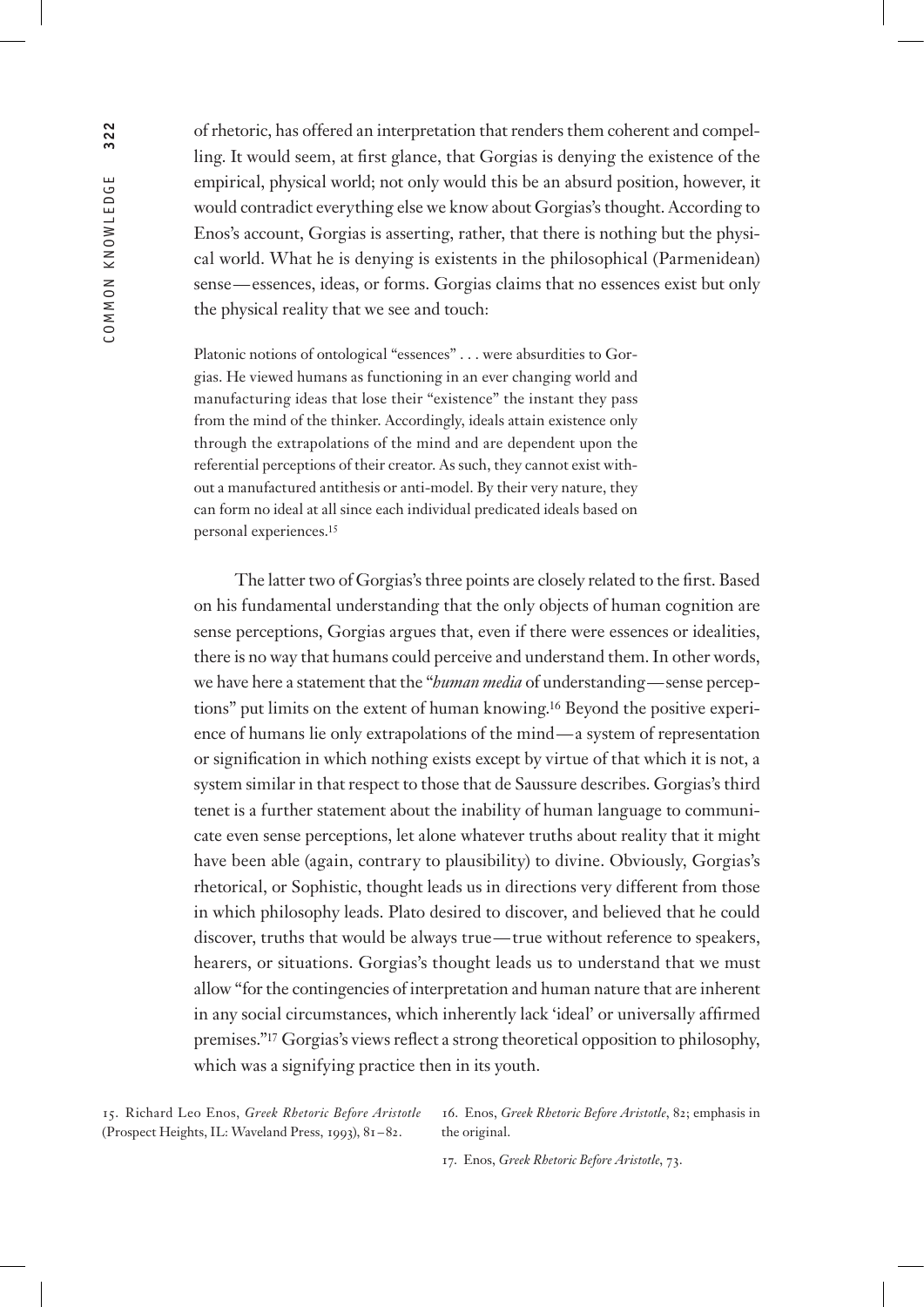I think that it has not been emphasized enough, in the critical literature, how precisely Gorgias's three points dog the steps of Parmenides. Gorgias's three denials are exact reversals of each of Parmenides's three affirmations. Where Parmenides holds that *logos* "is and it is impossible for it not to be," Gorgias maintains that there *is* nothing—*nothing* in Parmenides's sense of *is*—at all. Where Parmenides says that *logos* is persuasively true and objectively knowable, Gorgias counters that, even if there were something to know, human beings do not have the capacity to know it. And finally, where Parmenides concludes that *doxa* (which is "what-is-not") is both "wholly unthinkable" and inexpressible, Gorgias concludes that *logos*, even if it were apprehensible (which it is not), would be inexpressible and inexplicable. However elusive the grounds of Gorgias's opposition to Parmenidean philosophy have seemed down the centuries, it is clear that Plato understood them. As George Kerferd observes, the field on which Plato chose to take issue with Gorgias and the other Sophists was that of

their failure to understand that the flux of phenomena is not the end of the story—one must look elsewhere for the truth which is the object of the true knowledge, and even for the understanding of the flux and its causes we have to go to more permanent, secure and reliable entities, the famous Platonic forms. . . . Indeed, when elsewhere Plato suggests, as he does repeatedly, that the sophists were not concerned with the truth, we may begin to suppose that this was because they were not concerned with what *he* regarded as the truth, rather than because they were not concerned with the truth as *they* saw it. For Plato, though he does not like to say so, antilogic is the first step on the path that leads to dialectic.18

This analysis suggests a kind of bad faith on Plato's part.19 Knowing that his opponents were not charlatans, he nevertheless portrayed them as such, in the service of his absolute conviction that only his way of seeking truth was legitimate. Rather than impugning their results, he chose to impugn their characters. Plato was in serious theoretical disagreement with Gorgias's positions, but instead of choosing to argue with them rationally via his own methods of dialectic, Plato chose to caricature the man and his thought. In later tradition, Gorgias is given to say that, while he enjoyed Plato's dialogue named after him, he had never voiced any of the sentiments or sentences assigned to him in that text (Atheneaus, *Deipnosophistae* 11.113.2).20

18. G. B. Kerferd, *The Sophistic Movement* (Cambridge: Cambridge University Press, 1981), 67.

19. See, however, Rosemarie Kent Sprague's discussion of this point in her review of Kerferd (*Journal of Hellenic Studies* 103 [1983]: 189–90).

20. ώς καλώς οίδε Πλάτων ιαμβίζειν. Remarkably, Mac-Dowell, on the page after quoting these words, takes Plato's characterization of Gorgias as "gospel truth" (Gorgias, *Encomium of Helen*, 10).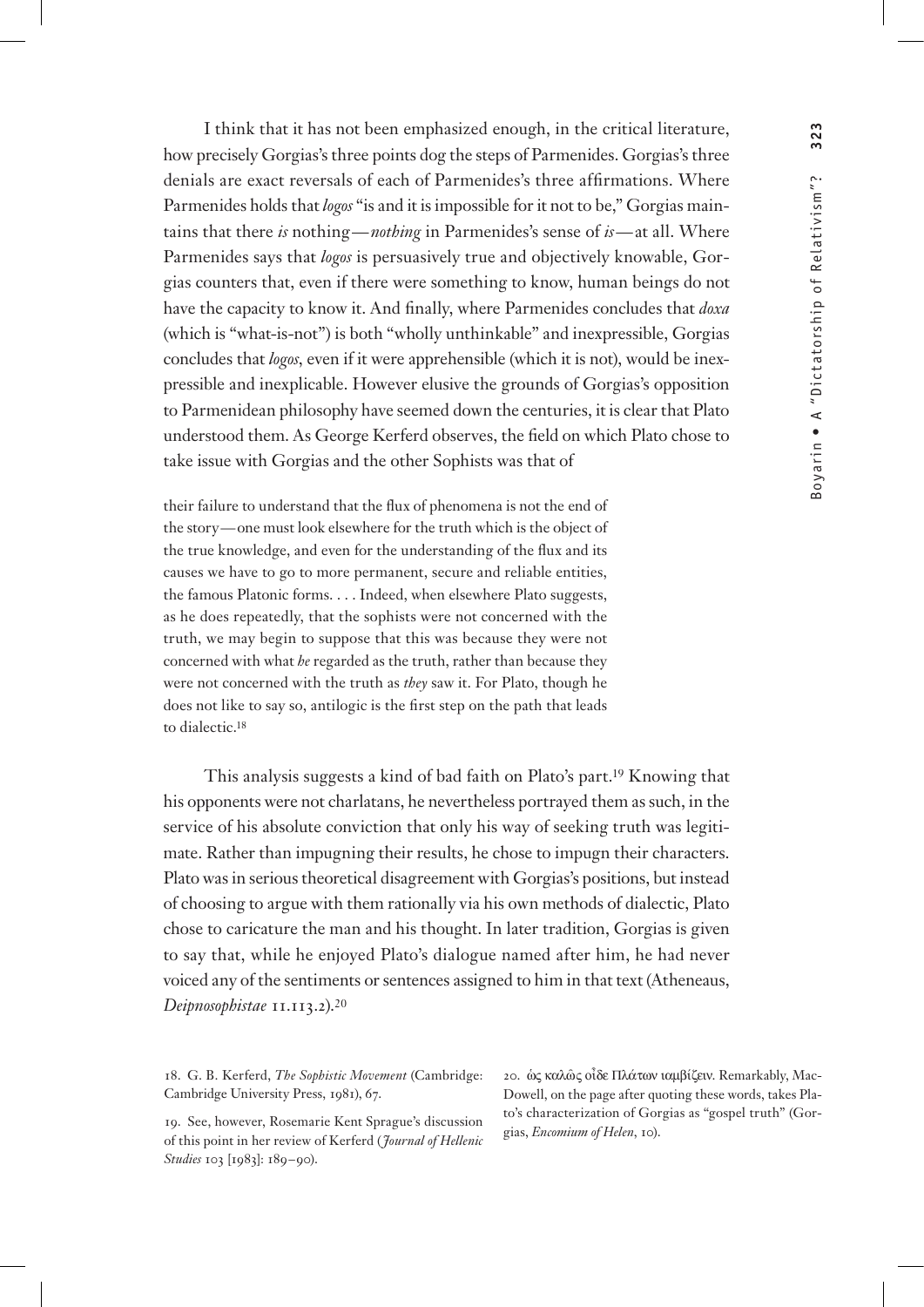#### **The** *Encomium of Helen*

Gorgias's most famous text, the *Encomium of Helen*, stands at a crux in the development of Greek (and thus, Western) discourse and textuality.21 The *Encomium* stands on the frontier between poetry and prose, and also between magical language and *techne*<sup>22</sup> It is important to emphasize, as Susan Jarratt eloquently does, that seeing the discourse of the Sophists, and especially Gorgias's great text, as liminal in this way does not mean that it is actually transitional from one state to another, nor that it represents progress with respect to what came before and underdevelopment with respect to what would come later. The *Encomium* is foundational, however, in that it expressed a set of philosophical dilemmas that we have not yet escaped from or found solutions to—dilemmas having to do with agency, persuasion, seduction, and force. As an example of *techne*, Gorgias's text had to reflect on the conditions of its operations and especially on their moral effects. Thus, as Jarratt says:

In order for Gorgias's rhetoric to escape the accusation of amoral manipulation, it would need to bring the conditions under which persuasion was effected before the audience itself as a subject for consideration. In the *Encomium of Helen*, Gorgias engages in just such a public exploration of the power of *logos*—a force coming to be seen in the mid-fifth century Greek *polis* as rivaling the fate of the gods or even physical violence in its power.23

Jarratt reads Gorgias as saying that *logos*—meaning, in this case, persuasive speech or (as it will later be called) rhetoric—is a drug and, like other drugs, can bring death and disease or life and health. While Gorgias, in his text *On Nothing*, denies the possibility of discovery and communication of any objective truth, he nevertheless believes that we do communicate with each other. "In other words," as Jarratt writes, Gorgias "recognizes and inquires into the psychological conditions of assent for the individual who participates in the rhetorical scene of democracy. In choosing Helen to exonerate from blame, he suggests that the private, internal process of granting assent to the deceptions of language can have a public impact." Jarratt's most significant point is that, according to Gorgias,

this process is not guided by the "rational" intellect. In his story of Helen's abduction, language is parallel with forces of violence, love, and

21. Diels and Kranz, *Fragmente der Vorsokratiker*, 3 (Gorgias, *Encomium of Helen*). To the best of my knowledge, Gorgias's is both the first prose encomium (which disturbed Isocrates, who claimed that it was not "truly" an encomium) and the first encomium of a woman.

22. Jacqueline de Romilly, *Magic and Rhetoric in Ancient Greece* (Cambridge, MA: Harvard University Press, 1975), 16.

23. It is interesting, and perhaps telling, that Jarratt leaves out erotic desire from this equation. Susan C. Jarratt, *Rereading the Sophists: Classical Rhetoric Refigured* (Carbondale: Southern Illinois University Press, 1991), 57.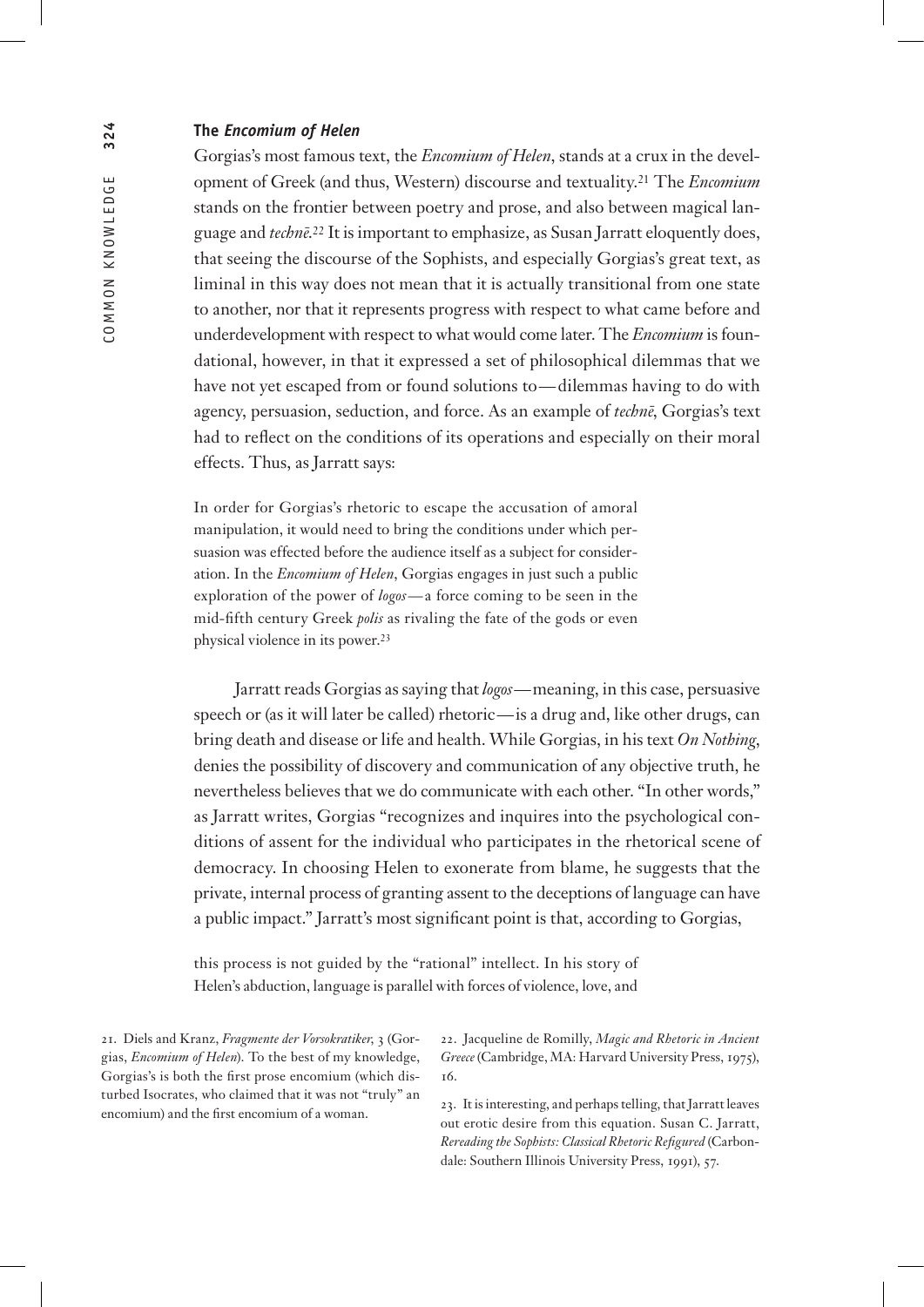fate, all of which exceed the bounds of rational containment. Gorgias calls that emotional experience in the space between reality and language "deception" (*apate*). *Though once again a Platonic concept of commensurability between word and thing will interpret this term pejoratively, Gorgias empties it of its moral charge, like Nietzsche in his redefinition of "lies."*<sup>24</sup>

Vessela Valiavitcharska has recently contributed a new and original reading of Gorgias's text. She begins by showing that most interpreters (whatever their other positions vis-à-vis Gorgias's thought) are in agreement that, "for Gorgias *logos* (including his own) is at best incapable of representing any sort of truth or reality and, at worst, is bound to work in concert with deception."25 As an example of this approach to Gorgias, she adduces Charles Segal, who in a famous paper on Gorgias wrote that his "art is *deliberately* opposed to 'truth' and produces a *logos* which is τέχνη γραφείς, οὐκ ἀληθεία λεχθείς; but the rhetor uses the deception of τέχνη not because he necessarily spurns the truth, but because most men (ου πλείστοι) possess and communicate only δόξα and would not know truth if they had it."26 Although Valiavitcharska tends to lump Segal's reading together with others', it seems to me that his represents an extreme. He charges Gorgias with knowing that truth *is*, that there is truth, and thus with "deliberately" deceiving the reader or listener. Moreover, Segal writes from the quite Platonic assumption (shared by Valiavitcharska) that *doxa*, received or generally held opinion, is in itself deception. But Valiavitcharska, unlike Segal, wants to turn Gorgias into a virtual Plato: "I will argue the opposite view: that in the *Encomium* Gorgias does not see his own art as deception, nor does he think that it necessarily rests on opinion (δoξα), but he sees an intrinsic connection between truthful speech (άληθης λόγος) and correct speech (όρθος λόγος)."<sup>27</sup> In one sense, I think that Valiavitcharska is right—Gorgias does not see his art as deception—but it seems to me that Gorgias's *Encomium* does not, as Valiavitcharska would have it, propose a solution to the problem it poses, but that, rather, via paradox, it exposes the impossibility of doing so. Gorgias sets out to deepen our appreciation of a problem forever with us.

I would like to build on these readings of the *Encomium* toward an interpretation of it as being (like Gorgias's text *On Nature*) a parodic response to Parmenides. The *Encomium* appears to me, first, a critique of the binary opposition between persuasion and compulsion, and, second, a critique of the notion that logic can compel assent or belief. The question that Gorgias raises, the dilemma

24. Jarratt, *Rereading the Sophists*, 55, emphasis added. See also Thomas G. Rosenmeyer, "Gorgias, Aeschylus, and *Apate*," *American Journal of Philology* 76.3 (1955): 225–60.

25. Vessela Valiavitcharska, "Correct *Logos* and Truth in Gorgias' *Encomium of Helen*," *Rhetorica* 24.2 (Spring 2006): 147.

26. Charles Segal, "Gorgias and the Psychology of the Logos," *Harvard Studies in Classical Philology* 66 (1962): 112; emphasis added.

27. Valiavitcharska, "Correct *Logos*," 149.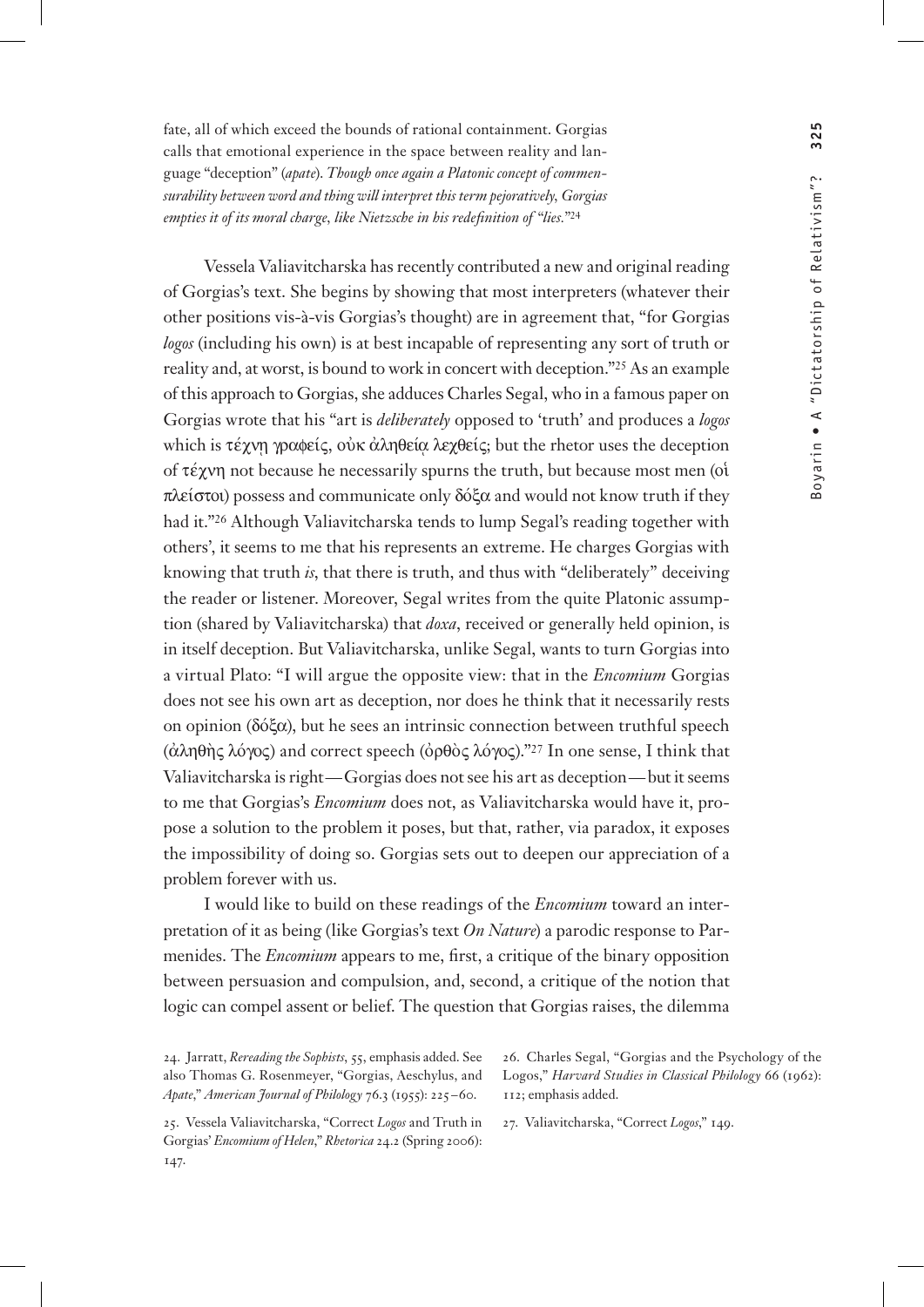that he sets, is whether persuasion differs from force—whether, that is, there can be a rhetoric that leaves its audience free to choose between opposed positions, thus rendering the audience subject to moral and legal judgment. Gorgias's test takes the form of an elegant paradox. Given that Helen is already in Troy at the outset of the *Iliad* and that Homer does not show us how she got there, the question of her culpability is obviously raised by the epic itself. Gorgias puts the question obliquely: "Who it was or why or how he took Helen and fulfilled his love, I shall not say. For to tell those who know something they know carries conviction, but it does not bring pleasure." Instead Gorgias investigates Helen's motivations for journeying to Troy. It is characteristic that fundamental questions of will and culpability are debated in antiquity on the bodies of women (and especially raped women; Lucretia is another example)—a point that should not be let slide.28 Gorgias wishes to exonerate Helen of any blame that has been attached to her person and name, and he calls the attitude of those who blame her a "single-voiced, single-minded conviction."

In the first paragraph of his text, Gorgias twice mentions "truth." In the first sentence, in a list of *what counts as "ornament"* [κoσμος] *to what*, he says that wisdom is ornament to mind, excellence is ornament to action, and truth  $\left[\alpha\lambda\dot{\eta}\right]$  is ornament to speech. Given these parallels, then, Gorgias's own speech, the very text that we are reading, must be adorned with truth to be good. Note that he uses the term *kosmos* to refer to the truthfulness of a *logos* and is, in this use, being deliberately provocative: Parmenides had used *kosmos* to name the false or merely decorative (*cosm*etic) aspect of rhetoric. Gorgias cannot mean *kosmos* in this negative sense, given the other examples of *kosmos* (wisdom of mind, excellence of action) that he lists. The text becomes quickly more complicated as, by the end of the first paragraph, we are enjoined to praise a speech that has the *kosmos* of truth—Gorgias had just listed truth as the *kosmos* of speech—and he furthermore asserts that any speech blaming Helen would be an untrue, lying speech [τους δε μεμφομένους ψσευδομένους]. By freeing the slandered woman from blame, Gorgias intends to produce a speech that has the *kosmos* of truth.

To accomplish this purpose, he adduces four possible causes for her actions. (1) She may have been forced by gods, acting on (in service to) their own desires. (2) She may have been being forced (raped) by a man. (3) She may have been persuaded by speeches [λόγοις πεισθεΐσα]. And (4) she may have been captivated by ineluctable desire [ $\epsilon \sim \alpha$ ]. The first two are cases of compulsion [Άνάκης], which even on Parmenides's view would free a person from respon-

<sup>28</sup>. This discussion will be developed further in the first chapter of a book in progress, where I also will discuss Gorgias's other important rhetorical text—his defense of Palamedes—and consider further the issues of gender raised by these texts.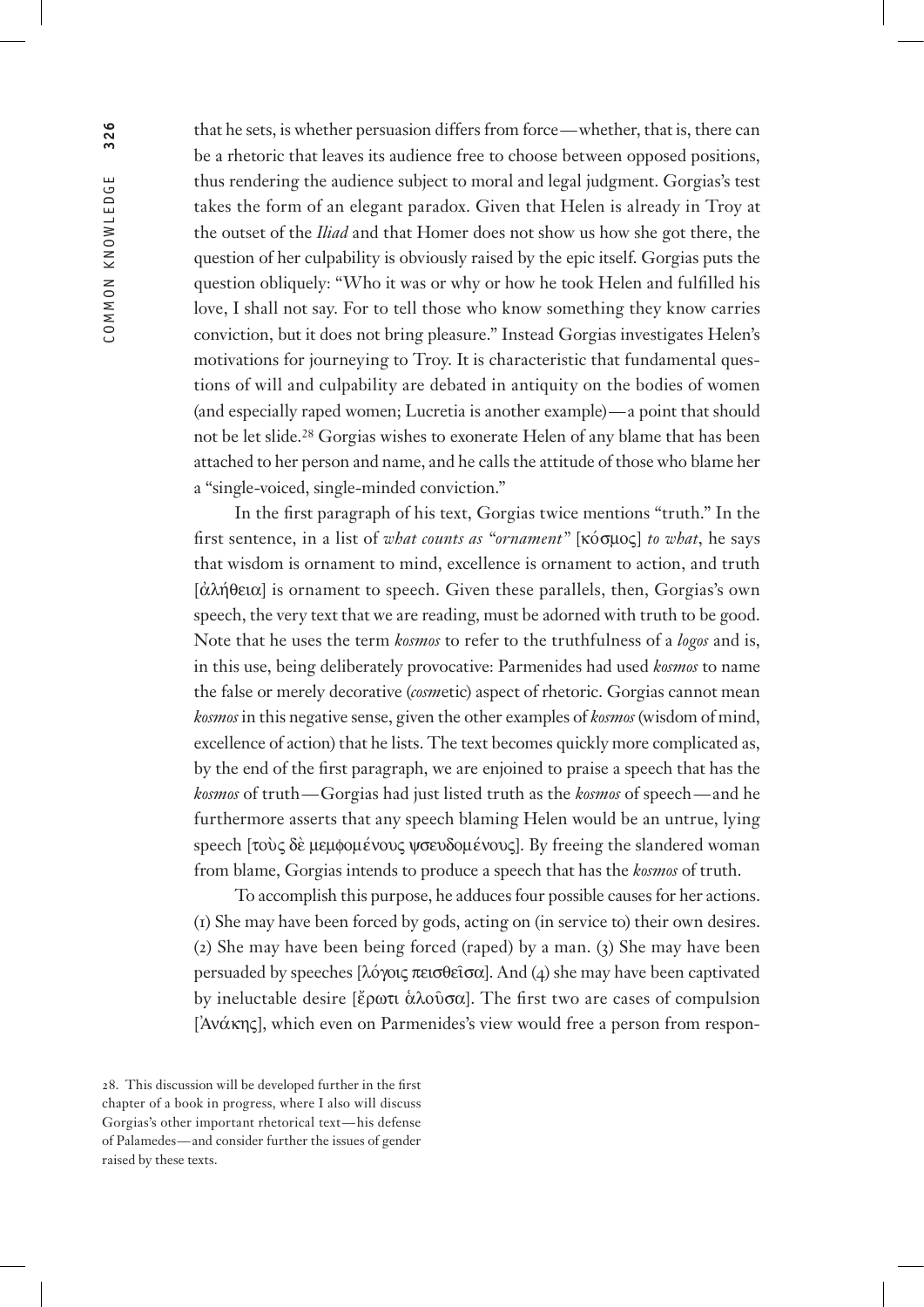sibility. The question that especially interests Gorgias is whether persuasion by speech is different from compulsion, in which case Helen's free choice to leave Menelaus for Paris would condemn her. Gorgias argues, rather, that persuasion by speech is identical with compulsion:

If speech [*logos*] persuaded and deluded her mind, even against this it is not hard to defend her or free her from blame, as follows: speech is a powerful master and achieves the most divine feats with the smallest and least evident body. It can stop fear, relieve pain, create joy, and increase pity. How this is so, I shall show; and I must demonstrate this to my audience to change their opinion.<sup>29</sup>

That last sentence, usually glossed over by commentators, is both exceedingly puzzling and exceedingly significant. The Greek reads: ταῦτα δὲ ὡς ο ύτως έχει δείξω, δει δε και δόξη δειξαι τοις άκούουσι. Although Michael Gagarin and Paul Woodruff take the last clause to mean "change their opinion," this paraphrase only smoothes over the ambiguity. Rosemary Kent Sprague, translating more literally, offers, "it is necessary to offer proof to the opinion of my hearers," which, to be sure, yields the sense of Gagarin and Woodruff's translation, but not nearly as unambiguously. Instead of taking the dative in which the word *opinion* is cast as indirect object, Douglas MacDowell, on the other hand, translates the dative instrumentally: "I must prove it by opinion to my hearers." MacDowell's seems to me an attractive option, if not an ineluctable one, and I will accept it for my purposes here. Gorgias seems to be saying, at first glance, that he needs to do two separate things: prove the matter by means of logic, on the one hand, and, on the other hand, prove it by way of opinion. This seems to be how Charles Segal reads the passage, thus justifying his position that Gorgias knows that there is absolute truth but also knows that he must deceive the *hoi polloi* in order to persuade them. This interpretation of the words would lend support to those who accuse Gorgias of insincerity.

I would like to suggest a different interpretation of the relationship of the two clauses, namely that the second clause explicates the first. Gorgias is saying: I must prove this, and, moreover, do so via the opinion of my listeners (more literally, "through opinion to my listeners")—i.e., by using what my listeners already believe.30 This reading, which in any case makes better sense of the text, is important (though perhaps not crucial) for my argument, because this interpre-

#### 29. Gorgias, *Encomium of Helen*, 8–9.

30. This construal of the syntax is accepted by both Sprague and Gagarin/Woodruff in their translations, even though they construe the sentence differently in other respects, as I have already noted.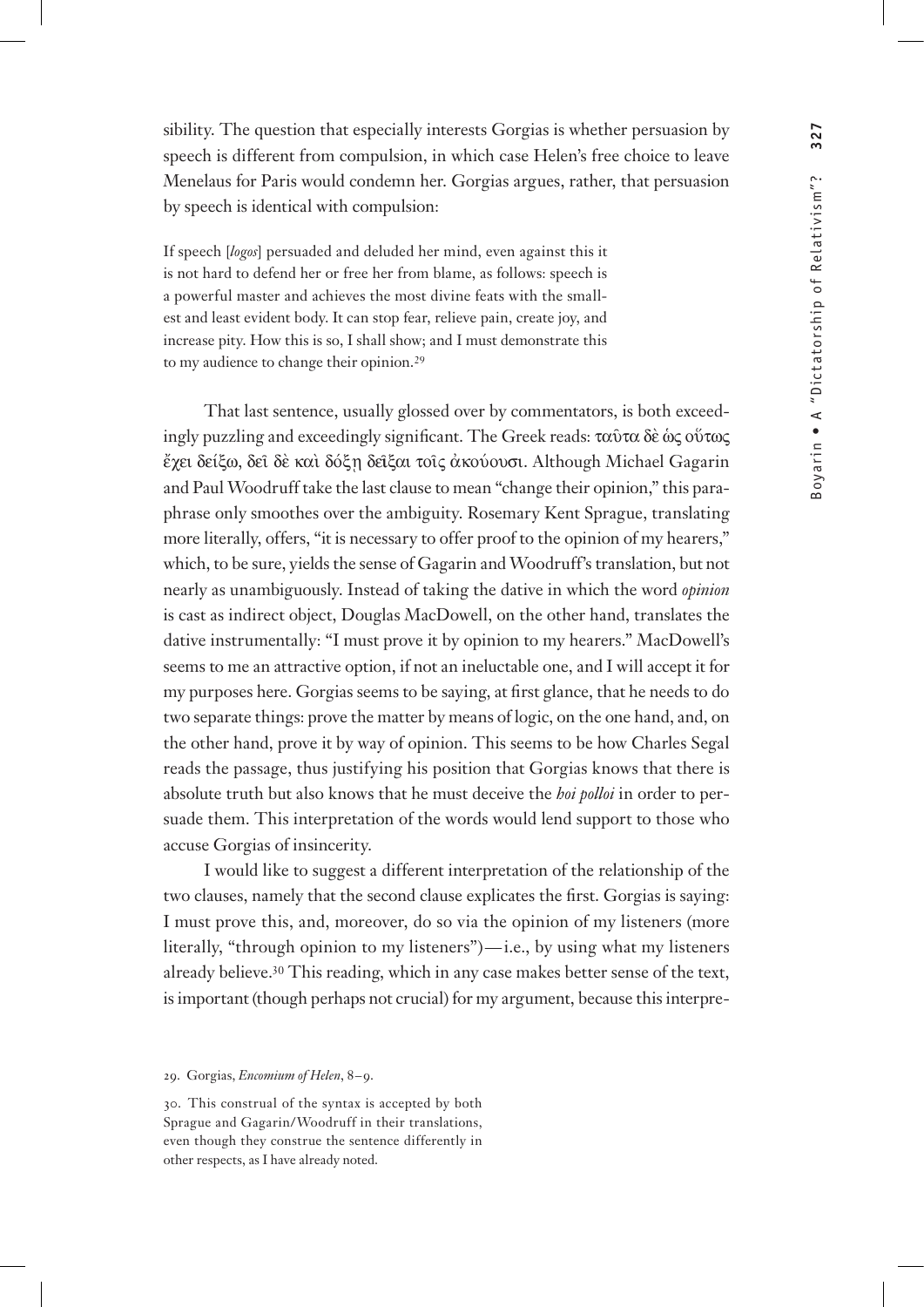tation has Gorgias refusing to make a distinction between Truth (in Parmenides's exalted sense) and opinion. The proof that Gorgias goes on to construct follows best, it seems to me, on this interpretation. He argues that, since human beings do not and cannot possess memory of the past and understanding of the present and foreknowledge of the future, they cannot but depend on opinion. He argues, then, that since belief is precarious and unconfirmed [ή δέ δόξα σφαλερὰ καὶ  $\alpha\beta$ έβαιος οὖσα], those who employ it have precarious and unconfirmed success. And since, in the case of Paris and Helen, "persuasion expelled sense; and indeed persuasion, though not having an appearance of compulsion, has the same power," Helen is blameless (12). This argument appears intended as a direct challenge to Parmenides's distinction between persuasion and compulsion. Not only is Parmenides's "rational compulsion" just compulsion *simpliciter*, even ordinary persuasion is mere compulsion by other means. In which case, Helen as a woman seduced is as blameless as she would be had she been raped. The grounds for her exoneration are the same: logos can be compulsive in just the way that physical force can be. After arguing that sexual desire can be compulsive as well, Gorgias announces that he has succeeded in his original aim: "to dispel injustice of blame and ignorance of belief." In the process, so he says, he has produced a speech [λογος] and a plaything  $[\pi\alpha i\gamma v\omega v]$  — by which term, I would cautiously suggest, he means a paradox.

The paradox is formed step by step. First, Gorgias persuades us, his audience, that rhetoric disables the power to make decisions as completely as physical force does and that, to put it sharply, every seduction (including the seduction of Helen) is a rape. But if Gorgias successfully persuades us on this point, he undermines any moral force that his own practice of the art of persuasion can claim and thus also its power to exonerate, to be an *encomium*, at all. For, like a seducer himself, he must, on his own admission, prove his point by way of belief or opinion as much as by logic. But let me, for the sake of clarity, reframe the paradox. Segal argues that the text is an encomium of Helen but also an encomium of *logos* (rhetoric) and thus a "kind of advertisement of [Gorgias's] skills."31 However, just insofar as the text succeeds as a defense of Helen, it must fail as an advertisement for the moral value of rhetoric; yet to accomplish the latter is as much Gorgias's stated aim as to achieve the former. He has said that he wishes to display the κοσμος of speech, its truthfulness—having already argued that rhetoric is a drug, the use of which constitutes coercion (whether for good or ill), rather than persuasion. His text is thus a self-consuming artifact—a "plaything," as he calls it, though not because he is not deadly serious in his enterprise. The *Encomium of Helen* is among the greatest of ethical and political inquiries extant from antiquity, yet its approach is via a paradox that swallows its own tale [*sic*].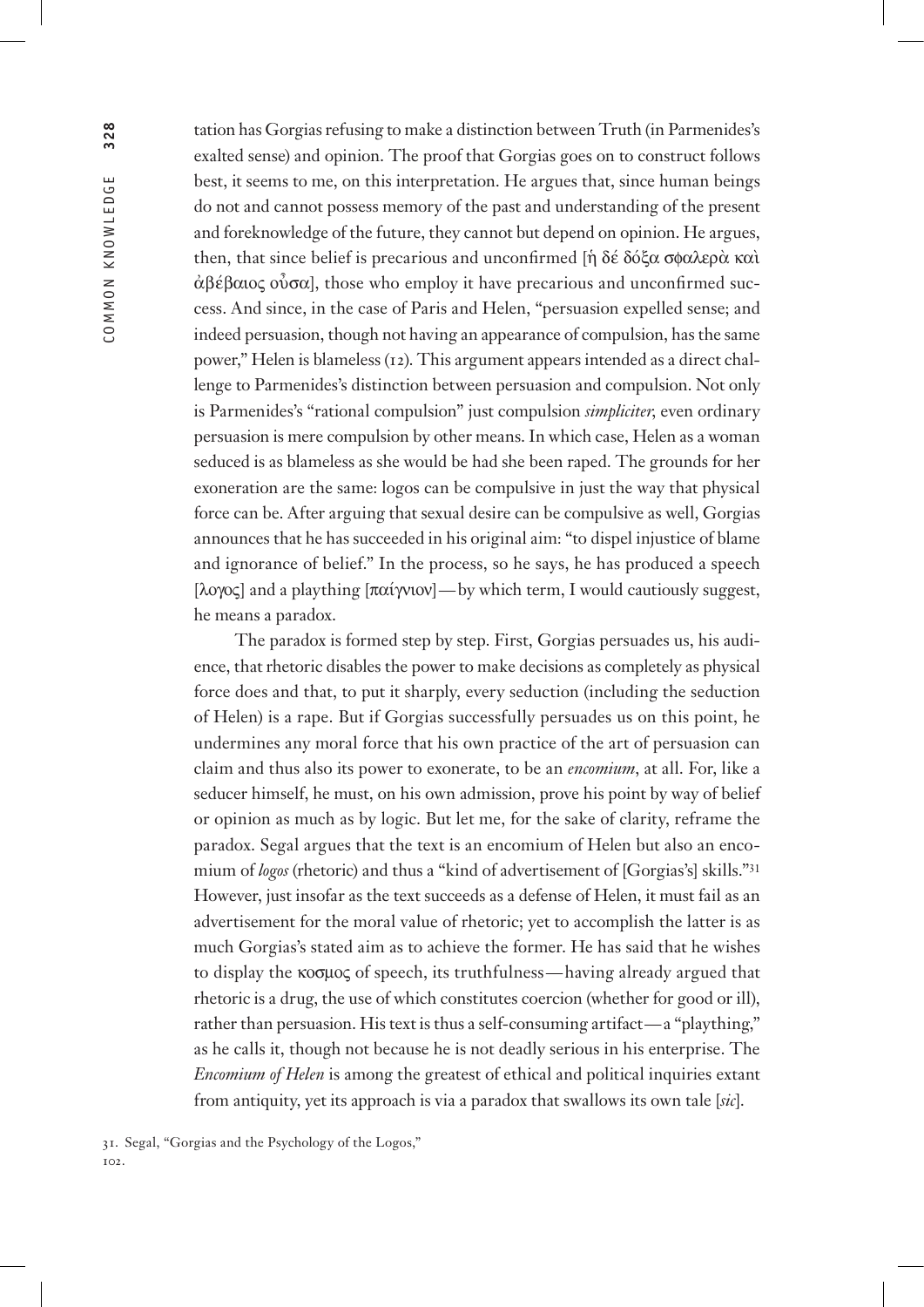If we are not to take Gorgias as a moral nihilist or a cynic in the modern sense (as many do, to be sure), his text needs to be read in this paradoxical fashion. For Gorgias makes a set of assertions that seem mutually incompatible: (1) that the excellence of speech is truth, and that he intends to tell truth and dispel falsehood; (2) that he must prove his argument by using *doxa*; (3) that *doxa* is not reliable (and it was by *doxa* that Helen was compelled and is therefore blameless); and (4) that he has succeeded in his task. If he is not simply conceding that he is a deceiver, that his first statement of intent was a lie, and that all speech is deceit—as many interpreters, most notably Segal, would have it—then the paradox, even the *aporia*, of the relation of speech to truth is *the point of the text*. If Gorgias's text persuades us that Helen is innocent, it does so by convincing us that persuasion is the same as compulsion. But our own having been persuaded that this is the case must then be equally a matter of compulsion and equally based on opinion or belief, and thus equally unreliable. In which case, Helen may well be guilty. We cannot know truth; nothing *is*; and even if we did know the truth, and even if something *was*, we could not communicate that to others.

Inter alia, this reading of the *Encomium of Helen* has the beneficial effect of making that text fully compatible with *On Nature*. Through both parody and paradox (and the paradox is the therapy of—not an antidote for—the orthodox), Gorgias's text makes a brilliant case for undecidability.32 He is, I think, following his own advice to "demolish one's opponents' seriousness by humor, and their humor by seriousness," but in this dialectic he is *both protagonist and antagonist*.33 He thus shows the way toward a kind of dialogism in which a thesis and antithesis are not in a dialectical relation leading toward synthesis, but rather in a relation in which each calls the other into question, leaving both forever in place. Neither pole ever takes precedence over the other. Self-refutation is raised, by Gorgias, to an epistemological principle.

From a generic point of view, then, Gorgias's text seems most closely related to Zeno's paradoxes or the "paradox of the liar," and Gorgias was of course a familiar of Zeno's.34 An even stronger comparison would be to the famous paradoxical law case that Aulus Gellius says was brought by Protagoras.<sup>35</sup> According to the story, Protagoras took on a pupil in rhetoric who promised to pay for his lessons but only after winning his first court case. Since the student seemed eventually unwilling to pursue a legal career, thus leaving Protagoras unpaid,

#### 32. Regarding parody, see Consigny, *Gorgias*, 30.

33. "As to jests. These are supposed to be of some service in controversy. Gorgias said that you should kill your opponents' earnestness with jesting and their jesting with earnestness; in which he was right." Aristotle, *Rhetoric* 1419b 4–5.

34. For an example of the use of paradox in *philosophical* argument, see Jon Moline, "Aristotle, Eubulides and the Sorites," *Mind* 78, n.s. 311 (July 1969): 393–407.

35. Aulus Gellius, *The Attic Nights of Aulus Gellius*, trans. John Carew Rolfe, 3 vols., Loeb Classical Library (Cambridge, MA: Harvard University Press, 1967), 1:405–409).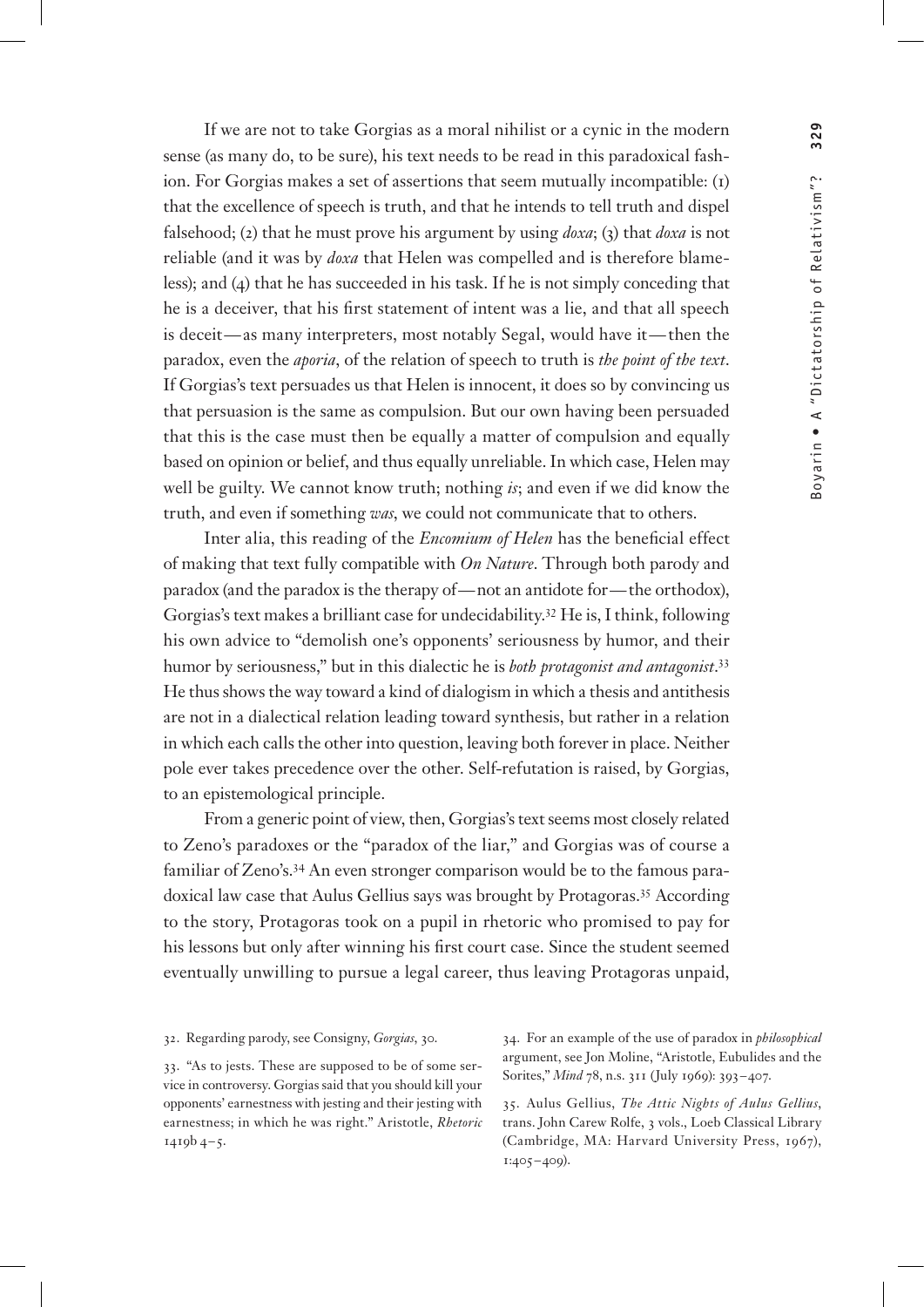the teacher sued the pupil and claimed that, win or lose, he would collect his fee. If the student, Euathlus by name, lost the case, he would by law have to pay; and if he won, he would fulfill the terms of the contract with Protagoras and be required to pay on that basis. Euathlus countered that, in either case, he would not have to pay; for if he won, the court would absolve him of payment; while if he lost, the contractual terms would release him from paying. The court, according to some reports, retired and did not return for a hundred years. On one interpretation, Protagoras's goal in this wily scheme was not to win the case and collect his fees but something much more important; namely, to demonstrate his finding that, as Seneca paraphrased it, "Protagoras declares that one can take either side on any question and debate it with equal success—even on this very question, whether every subject can be debated from either point of view."36 Likewise Gorgias, a contemporary of Protagoras, demonstrates by means of his *paignion* (his plaything, his toy) the deeply paradoxical nature of the distinction, so crucial to Parmenides, between persuasion and force.<sup>37</sup> Some support for this conjecture about the meaning of *paignion* may be found in the report that Monimus of Syracuse, one of the early Cynics, wrote "trifles [*paignia*] blended with covert seriousness," and that these *paignia* were "early examples of the 'seriocomic' style."38 In any case, Demetrius reports the existence in Gorgias's time of a seriocomic style; and on the evidence of the *Encomium of Helen*, we might well say that Gorgias brought it to perfection.39

In his antiphilosophical discourse, his parodic and paradoxical campaign against Parmenides, Gorgias is suggesting that Truth, in the Parmenidean sense, is itself a coercion; for if it persuades automatically, as Parmenides claimed, then there is no distinction between persuasion and force. Gorgias himself appears to have a relativist notion of "true *logos*" as the product of weighing alternatives and choosing which of them seems best under current circumstances. That sort of relativism would be contiguous with the thinking of Protagoras of Abdera, the other great Sophist of the fifth century, to whose writings I now turn.

36. Lucius Annaeus Seneca, *Ad Lucilium Epistulae Morales*, trans. Richard M. Gummere, 3 vols., Loeb Classical Library (Cambridge, MA: Harvard University Press, 1961), 2:375.

37. John Poulakos has already noted that by calling the speech a *paignion*, Gorgias would have been undermining its possibility of service simply as an advertisement for himself and for rhetorical training (John Poulakos, "Gorgias' *Encomium* to Helen and the Defense of Rhetoric," *Rhetorica* 1 [Spring 1983]: 3).

38. Bracht R. Branham, and Marie-Odile Goulet-Cazé, introduction to *The Cynics: The Cynic Movement in Antiquity and Its Legacy*, Hellenistic Culture and Society 23 (Berkeley: University of California Press, 1997), 10–11.

39. Demetrius, *Demetrius on Style: The Greek Text of Demetrius De Elocutione,* ed. W. Rhys Roberts (Hildesheim, Germany: G. Olms, 1969), 151.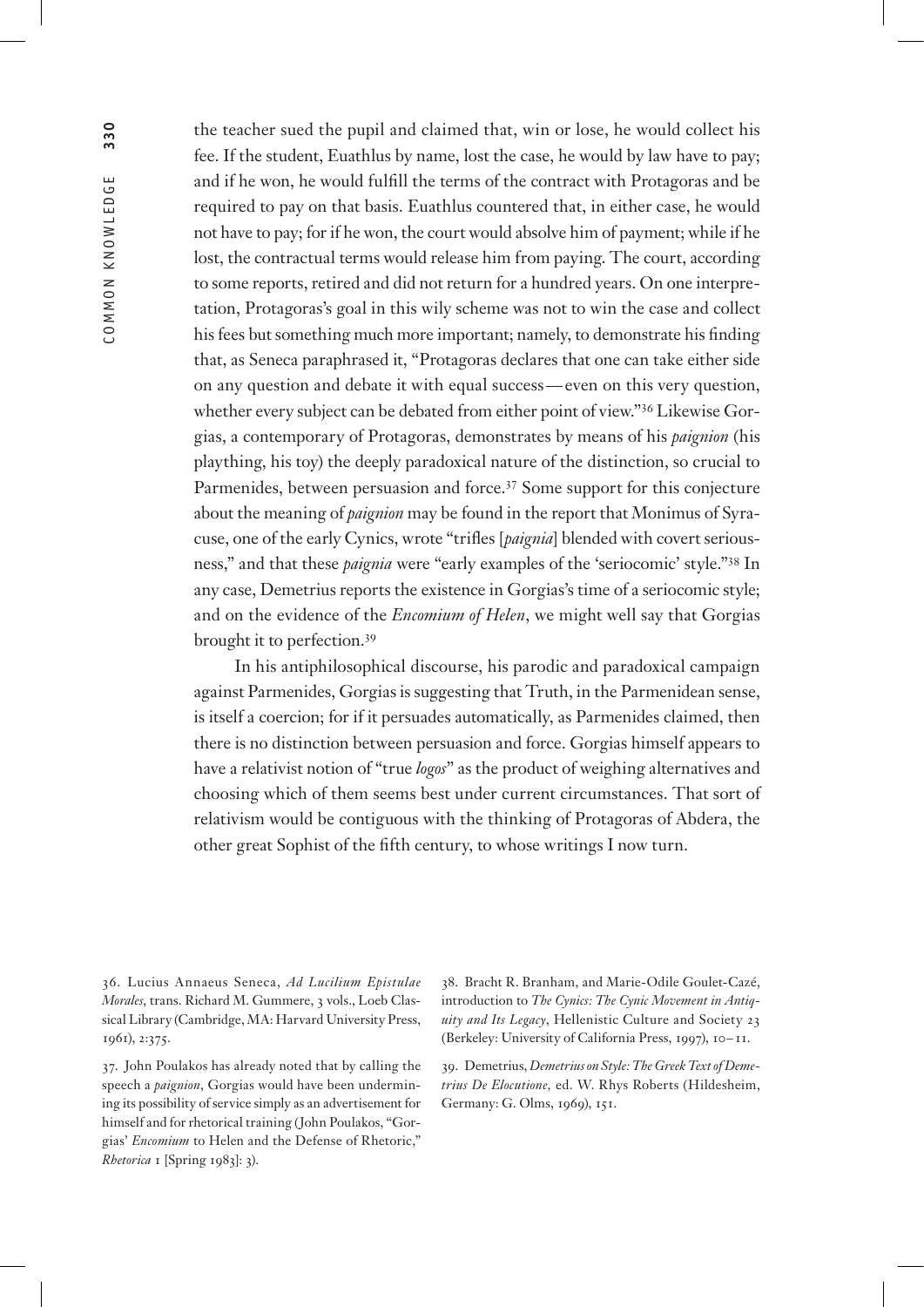### **Protagoras's Pragmatism**

Protagoras was an explicit antiphilosopher of the sort mocked by Badiou, and a relativist of the sort to which Joseph Ratzinger condescends. "Making the weaker cause the stronger"—that classic (and scandalous) term of Sophistic art—is Protagoras's formulation (Corax and Tisias, to whom the phrase is sometimes attributed, being surely legendary). "Making the weaker cause the stronger" has generally been interpreted as making, by rhetorical means and from cynical motives, the worse decision or course of action seem the better of two being considered. So fraught with fraudulence had this term become that Aristophanes made it his charge against Socrates in *The Clouds* (and, of course, in that play Socrates is portrayed as precisely a Sophist). There is more than a hint in Plato's *Apology* (18b) that this charge was a major cause of the trial of Socrates only a year or so after production of Aristophanes' play.

For Aristotle, "making the weaker cause the stronger" is synecdochic of the entire rhetorical, Sophistic, eristic enterprise:

The *Art* of Corax is made up of this topic; for example, if a weak man were charged with assault, he should be acquitted as not being a likely suspect for the charge; for it is not probable [that a weak man would attack another]. And if he is a likely suspect, for example, if he is strong, [he should also be acquitted]; for it is not likely [that he would start the fight] for the very reason that it was going to seem probable. And similarly in other cases; for necessarily, a person is either a likely suspect or not a likely suspect for a charge. Both alternatives seem probable, but one really is probable, the other so not generally, only in the circumstances mentioned. And this is to "make the weaker seem the better cause." Thus, people were rightly angry at the declaration of Protagoras; for it is a lie and not true but a fallacious probability and a part of no art except rhetoric and eristic. [1402a]<sup>40</sup>

By glossing this passage, we can arrive, against Aristotle's grain, at a more sympathetic reading of the topos that he assaults. For Aristotle, rendering the weaker cause or case the stronger is a kind of lie. To assume so, however, as the tradition of authoritarian philosophy generally does, is to assume that we can and do know in advance which of two causes is the better. Aristotle must assume as well that the Sophist or rhetor also knows which is the better cause; and thus it is that the practice of rhetoric is said to consist of slyly overturning the truth with a lie, making the weaker cause *seem* the better one.41 It is this understanding of Sophistic

40. Aristotle, *On Rhetoric: A Theory of Civic Discourse*, trans. George Alexander Kennedy (New York: Oxford University Press, 1991), 210.

41. Cf. the discussion of epistemological confidence in Mark Douglas Given, *Paul's True Rhetoric: Ambiguity, Cunning, and Deception in Greece and Rome* (Harrisburg, PA: Trinity Press International, 2001), 34.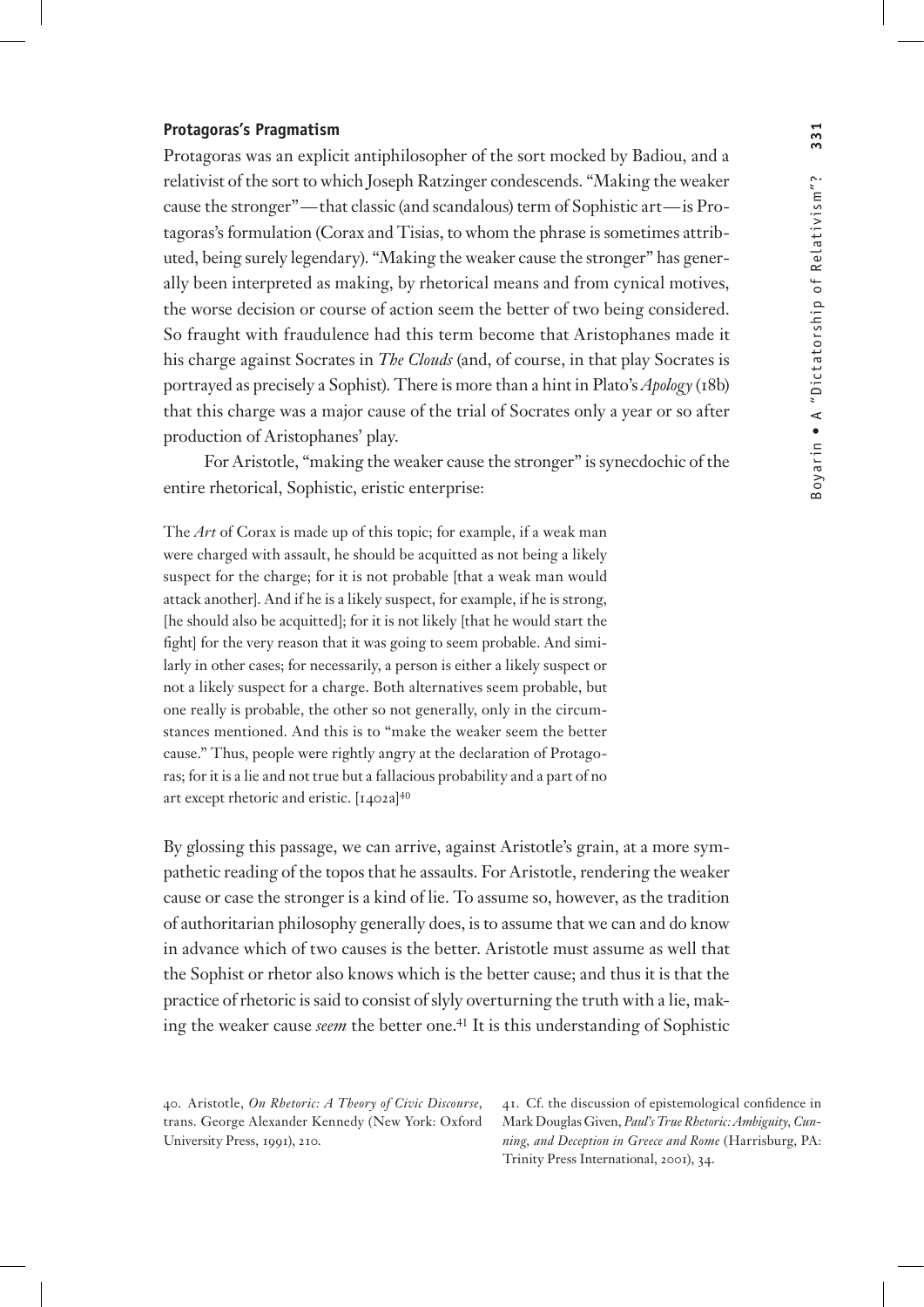rhetoric that has motivated philosophical disdain for Sophism from Plato's day to the present.

However, Aristotle's statement contains a bit of an interpretive puzzle. In the beginning, he discusses a topos or enthymeme, allegedly formulated by Corax. But then Aristotle speaks of "people" being "rightly angry at the declaration of Protagoras," apparently in reference to an incident that, later, Diogenes Laertius would narrate as the cause of Protagoras's deportation and consequent death. However, τὸ Πρωταγόρου ἐπάγγελμα is not a declaration; it is a practice, and moreover it is attributed by Aristotle (or so it seems) to Corax rather than to Protagoras. Presumably, then, Aristotle refers to some declaration, of Protagoras that is associated with (or productive of, or derived from) the practice of making the weaker cause the stronger.

As George Kennedy points out, there are two candidates for a declaration of Protagoras's that could have aroused the ire of the Athenian *demos*. 42 Not choosing between them, but reading the two together as pieces of a theoretical whole, will further my exploration here. The first of this pair is the (in)famous opening sentence of Protagoras's lost treatise *On the Gods*, as reported by Diogenes Laertius and a host of ancient witnesses (Plato is the earliest of these but affords only an allusion or partial quotation [*Thaetetus* 162d]). The fullest version of the statement, as formulated in Diogenes, reads: "Concerning the gods I cannot know either that they exist or that they do not exist, or what form they might have, for there is much to prevent one's knowing: the obscurity of the subject and the shortness of man's life."43 According to Diogenes (and Philostratus), it was owing precisely to this statement that Protagoras was exiled from Athens.<sup>44</sup> Edward Schiappa, however, shows that there is little reason to credit this story. Moreover, he demonstrates (following Werner Jaeger) that this fragment is not a statement of agnosticism or atheism, as it is frequently taken to be, but rather the statement of a human-centered (or anthropological) origin for religion, denying only that theology provides knowledge useful for deciding philosophical matters.45 In the literature on this fragment, most to the point (or to my point) is Jaap Mansfield's insight that, "as soon as an important thinker says that the notion of 'gods' is epistemologically irrelevant as far as he is concerned, this cannot but

42. Aristotle, *Rhetoric*, 210 n. 254.

43. Regarding the phrase "obscurity of the subject," Schiappa writes: "What Protagoras had in mind as 'the obscurity of the subject' is difficult to say. *Adêlotês*, translated above as 'obscurity,' can also imply uncertainty, to be in the dark about, or not evident to sense. One can imagine a number of reasons why the gods are a 'subject' too obscure to reason about confidently" (Edward Schiappa, *Protagoras and Logos: A Study in Greek Philosophy and Rhetoric* [Columbia: University of South Carolina Press, 1991], 143). Diels

and Sprague, *Older Sophists*, 20. Schiappa has compared this last phrase "the shortness of man's life" with Empedocles' claim that life is too short to acquire knowledge of "the whole." Schiappa, *Protagoras and Logos*, 143.

- 44. Diels and Sprague, *Older Sophists*, 4, 6.
- 45. Schiappa, *Protagoras and Logos*, 144–48.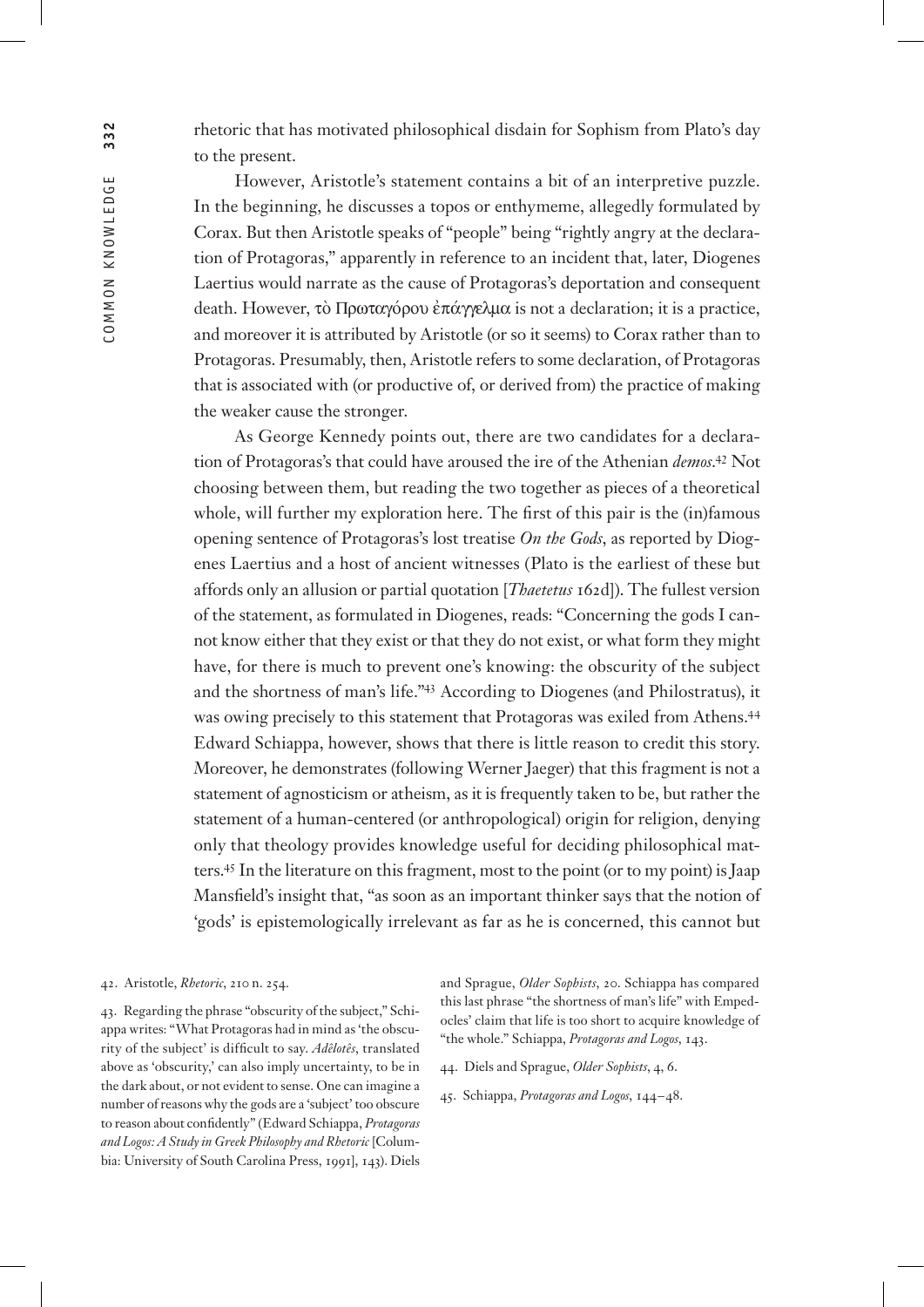have far-reaching consequences for his notion of 'man'."46 Moreover, given that the content of Protagoras's statement is epistemological, the shift in the notion of "man" involved also must have to do with human knowing or not-knowing. In Badiou's terms, the statement must involve a "truth procedure."

Which brings us to Protagoras's "man is the measure" fragment, the second of the statements attributed to him that could have angered the Athenians. The notorious fragment reads: "Of all things, the human is the measure; of that which is, that it is, and of that which is not, that it is not."47 A myriad of philological and philosophical issues are involved in interpreting this passage properly.48 But for my argument here it is crucial only to note a close relation between, on the one hand, the denial that there is human knowledge of gods and, on the other hand, the insistence that subjective or relative human perception is the only criterion for knowledge.49 If we take the two statements together (which is rarely done), we can see an epistemological theory, though perhaps an inchoate one, begin to emerge. Since the gods are epistemologically irrelevant—there may very well be gods, but we do not know anything about them—there is no criterion other than human perception by which judgments can be made.<sup>50</sup> In other words, the focus of each of Protagoras's two most famous statements is epistemological and moves toward avowal of a kind of indeterminacy principle. In any given forensic contest or metaphysical inquiry, since (1) we know nothing of the gods and (2) human experience is the measure of truth, there can be no determination of absolute truth by means of logic alone. Understanding these two statements together, it is clear why Protagoras "was the first to say that on every issue there are two arguments opposed to each other."51

It is worth risking anachronism to observe how close this position is to the "critical legal" canon of indeterminacy. In Michael Dzialo's formulation of

46. Jaap Mansfield, "Protagoras on Epistemological Obstacles and Persons," in *The Sophists and Their Legacy*, ed. G. B. Kerferd (Wiesbaden, Germany: Franz Steiner Verlag, 1981), 43.

47. και ο Π. δε βούλεται πάντων χρημάτων είναι μέτρων τον άνθρωπον των μεν όντων ως έστιν, των δε ούκ όντων ώς ούκ έστιν, in Sextus's formulation. Once again, we have as well an earlier Platonic citation of the principle. Diels and Kranz, *Fragmente der Vorsokratiker*, 258.

48. For which, see Schiappa, *Protagoras and Logos*, 117–33. My book in progress on this subject will go into these issues in detail.

49. For this distinction, see Schiappa, *Protagoras and Logos*, 129–30.

50. Protagoras continued to worship the gods and follow other religious observances: one might imagine, then, at Athens, an early version of Pascal's wager; but if so, it would seem to have been more sophisticated than Pascal's. On perception as knowledge and its relation to the Protagorean dictum according to Plato, see *Thaetetus* 152A–160D.

51. The translation I have provided of Καὶ πρῶτος έφη δύο λόγους είναι περι παντος πράγματος άντικειμένους αλλRλοις (Diels and Kranz, *Fragmente der Vorsokratiker*, 9.51) is traditional. Schiappa discusses at length the problem that this translation reduces "all sophistic teaching to rhetoric" (Schiappa, *Protagoras and Logos*, 90), by which he means rhetoric as sort of a charter for debating societies that maintain any assertion is arguable. I do not want to reduce the complexity of Schiappa's compelling discussion, but suffice it to say that by the end of it Protagoras's statement is shown to make a profound philosophical point (Schiappa, *Protagoras and Logos*, 91–100). Schiappa also finds Protagoras on the side of Heraclitus against Parmenides (Schiappa, *Protagoras and Logos*, 92).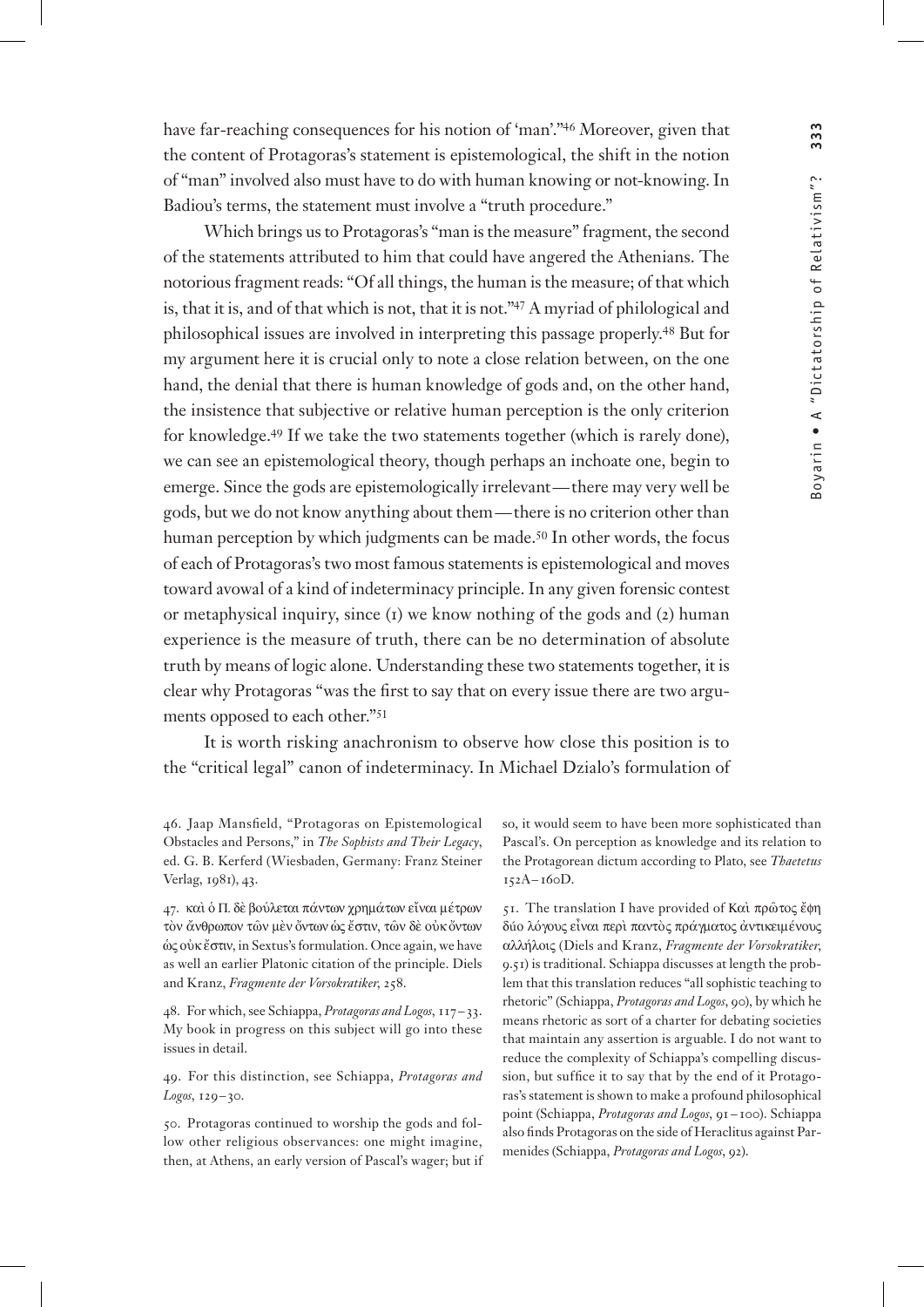it, "legal doctrine can never determine a legal outcome because every argument in favor of a particular outcome can be met with an equally valid counterargument."52 Risking anachronism, again, in a good cause, I think it is safe to say that Aristotle would not have embraced this modern canon. For Aristotle, there is generally a weaker cause and a stronger, and he sees a direct entailment between Protagoras's epistemology—or rather, the two snippets we have been considering—and the Sophistic practice of making the weaker cause the stronger. What is that entailment? I want to answer this question in a way that credits, rather than discredits, Sophism. A Sophist presumably would say that, in any given disagreement, one side or the other may *appear* to have the stronger case at the outset. Aristotle does not acknowledge the problem of appearance—of *apparent* strength and *apparent* weakness in arguments; hence he misses what should be an obvious reading of Protagoras's remark about strong and weak causes. Protagoras is at least as likely, and probably more likely, to have meant that rhetoric, properly practiced, makes a cause that *appears* weak *at first* seem, in the end, the stronger of the two under consideration.53

An excellent example of this practice would be Gorgias's defense of Helen which, "by introducing some reasoning into the debate" [λογισμόν τινα τῷ λόγῳ δούς], seeks to overturn the "single-voiced, single-minded conviction [ὁμόφωνος καὶ ὁμόψυχος] [that has] arisen about this woman."<sup>54</sup> We can ascribe serious ethical and political force to this Protagorean practice, for it can bring into doubt what appears to be, but may well not be, a truth. The truth that Protagoras would reveal, however, is not, as it would be for Parmenides or Plato, the real truth, the really real, or *episteme*. The truth that a Sophist labors to reveal is truth as seen from the perspective of an educated *doxa* and in the interest of an educated judgment being made about probabilities in a given situation. As Johan Vos has shown, Sophistic practice "says nothing about the true or intrinsic values of the arguments. An argument can be weaker simply because the majority do not accept it or because the opponent has better argumentative skills."55 Following this reasoning, there is no need to suppose that the "weaker cause" is

52. Michael G. Dzialo, "Legal and Philosophical Fictions: At the Line Where the Two Become One," *Argumentation* 12.2 (May 1998): 217.

53. Thus, I disagree with Poulakos when he writes that "the familiar depiction of the sophists as teachers of poeticized prose and performative skill seems warranted. Indeed, they did not claim that the weaker argument *is* the stronger argument; only that they could make the weaker argument *appear* stronger. That they should have done so is not a sign of questionable designs on unsuspecting audiences, but a mark of the well-defined motivation to deceive—a motivation tied to the pleasure of speaking" (John Poulakos, *Sophistical Rhetoric in Classical Greece* [Columbia: University of South Carolina Press, 1995], 45). *With friends like this, who needs enemies*, I can imagine Protagoras protesting.

54. Gorgias, *Encomium of Helen*, 2.

55. Johan S. Vos, " 'To Make the Weaker Argument Defeat the Stronger': Sophistical Argumentation in Paul's Letter to the Romans," in *Rhetorical Argumentation in Biblical Texts*, ed. Anders Eriksson, Thomas H. Olbricht, and Walter Übelacker (Harrisburg, PA: Trinity Press International, 2002), 217–18.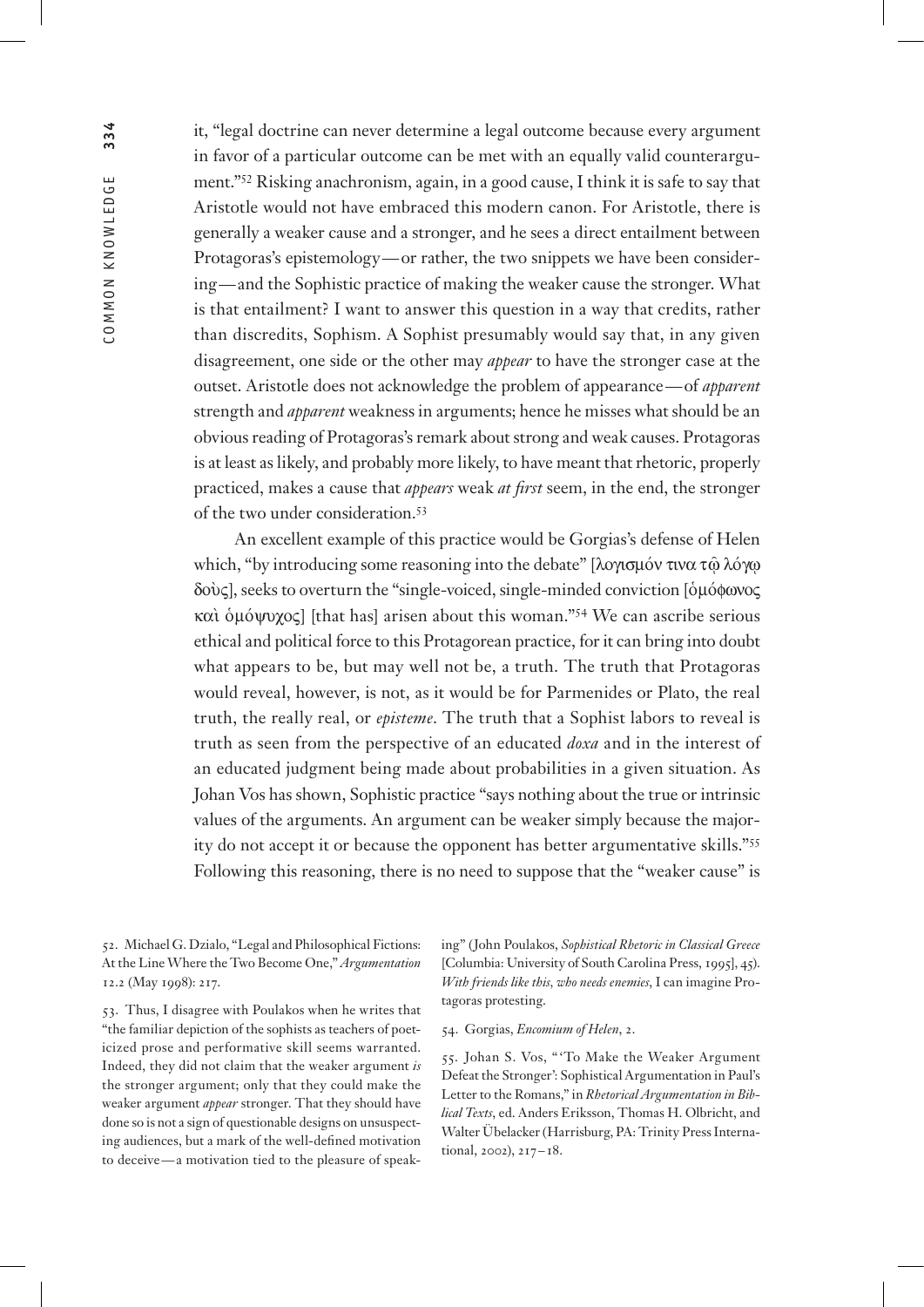the ethically, theologically, or politically less worthy one. In a situation of epistemological uncertainty, the weaker cause—for instance, raising the poor out of poverty—might demand the attentions of a rhetorician to make it stronger than the cause of laissez-faire economics. Rhetoric, like any other practice of speech (including dialectical argumentation), is in itself ethically neutral. The "weaker cause" is not necessarily the philosophically weaker one, let alone the one ethically inferior. To say, then, as commentators from Aristophanes and Plato forward have done, that rhetoric makes for a fancy and fallacious defense of inferior causes is, at best, parodic of Sophistic theory and practice. The scandal of the Sophists, as I have called it, is that they have been so consistently slandered.

The practice of Sophism and the Platonic reaction to it are well described by Richard Enos:

Gorgias was the beneficiary not only of the theory of probability but also of a philosophical tradition that would establish tenets for support of his anti-Platonic view of rhetoric. A generation before Gorgias, Zeno formalized the notion of securing contrary conclusions from shared premises and established the dialectical method of arguing from contrary positions (Diogenes Laertius 8.57.9.25; Plato *Sophista* 216A, *Phaedrus* 261D; *Aristotle*, *Rhetoric* 1355A–B, *Topica* ff.). This system of inquiry proceeds from premises that are not agreed upon; the conclusions result in a choice of probable positions. Thus, contrary to the dialectic of Plato (*Parmenides* 128A; *Phaedrus* 261 D,E, ff.), conclusions expose contradictory positions in relative degrees of strength. The apparent incompatibility of these paradoxical and antithetical positions prompted Plato to dismiss such notions as avoiding a quest for absolute knowledge (*Phaedrus* 261D) and attempting to confuse appearance with reality. Plato's objection to the philosophical implications of Gorgias's rhetoric concentrated upon the charge that such inquiries did not seek knowledge as a realization of virtue (*Gorgias* 455A). Consequently the inherent worth of rhetoric could in no way compare with that of the "art" of philosophy, which avoids deception and seeks truth (*Phaedrus* 262B,C) by examining knowledge of first principles (*Phaedrus* 272D). Plato saw an unbridgeable gap between the examination of certain knowledge leading to virtue and the "deception" inherent in the relativism of sophistic rhetoric.56

Or as Jarratt puts roughly the same point: "Under the epistemology attributed to Protagoras in *Thaetetus* and revealed by other fragments, *dissoi logoi* are unavoidable outcomes of any group discourse."57

Relativism, it should be clear even from this brief glance at its intellectual

<sup>56</sup>. Enos, *Greek Rhetoric Before Aristotle*, 77–78.

<sup>57</sup>. Jarratt, *Rereading the Sophists*, 49.